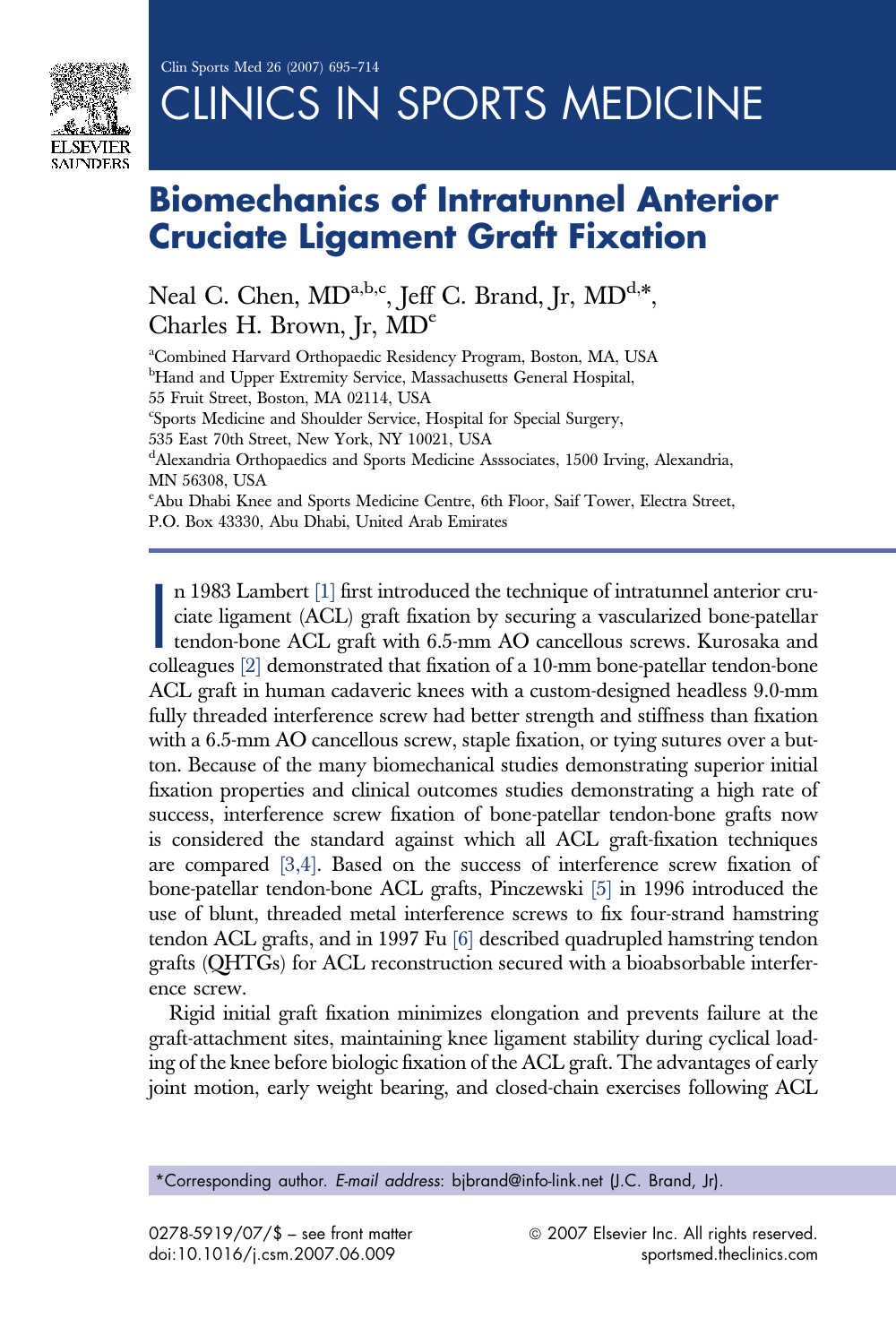reconstruction have been well documented. These activities place greater demands on initial ACL graft fixation. One of the still unanswered questions regarding ACL graft fixation is, "How strong and stiff do the initial graft-fixation methods need to be to allow use of an accelerated ACL rehabilitation program?"

In the late 1960s Morrison [7,8], using force plate and gait analysis, estimated that the forces experienced by the ACL during activities of daily living ranged from 27 newtons (N) to 445 N. Noyes and colleagues [9] estimated that the ACL is loaded to approximately 454 N during activities of daily living. In vitro mechanical studies have demonstrated that the initial strength and stiffness of bone-patellar tendon-bone grafts and QHTGs far exceed the estimated loads on the ACL  $[9-11]$ . The forces placed on the ACL with rehabilitation exercises performed in the early postoperative period or during activities of daily living are unknown. The initial tensile properties of all current ACL graft-fixation methods are inferior to those of the ACL grafts themselves [12]. Therefore, the mechanical fixation of the ACL graft in the bone tunnels is the weak link in the early postoperative period.

This article discusses some of the limitations of in vitro biomechanical studies and reviews variables that influence the tensile properties of intratunnel fixation methods for bone-tendon-bone and soft tissue grafts.

#### **LIMITATIONS OF BIOMECHANICAL STUDIES**

Although in vitro biomechanical studies most commonly are used to evaluate initial ACL graft-fixation properties  $[13,14]$ , these investigations have inherent limitations. First, the differing research models and biomechanical testing protocols make it difficult to compare the results of one study with those of another. Ideally, young human specimens are used for biomechanical testing; but the material properties of cortical and cancellous bone and of tendons and ligaments can vary greatly from specimen to specimen. Because of the lack of availability of human cadaveric specimens in the age range of patients typically undergoing ACL reconstruction, specimens from older donors often are used, or the same specimen is tested multiple times. Brown and colleagues [15] evaluated the initial fixation strength of bone-patellar tendon-bone grafts fixed with metal interference screws in the distal femur of bovine cadavers, of young human cadavers (mean age, 41 years; range. 33-52 years), and of elderly human cadavers (mean age, 73 years; range, 68-81 years). There was no significant difference in the failure load of the bovine (799  $\pm$  261 N) and young human specimens (655  $\pm$  186 N); however, the failure load of the elderly human specimens (382  $\pm$  118 N) was significantly lower than that of the young human and bovine specimens. The authors concluded that elderly human cadavers are not appropriate models for ACL reconstruction fixation studies. Beynnon and Amis [13] have suggested testing male specimens below 65 years of age and female specimens below 50 years of age to minimize this problem. Performing multiple tests in the same specimen introduces carryover effects that may affect the fixation properties of subsequent techniques tested after the first fixation method has been tested.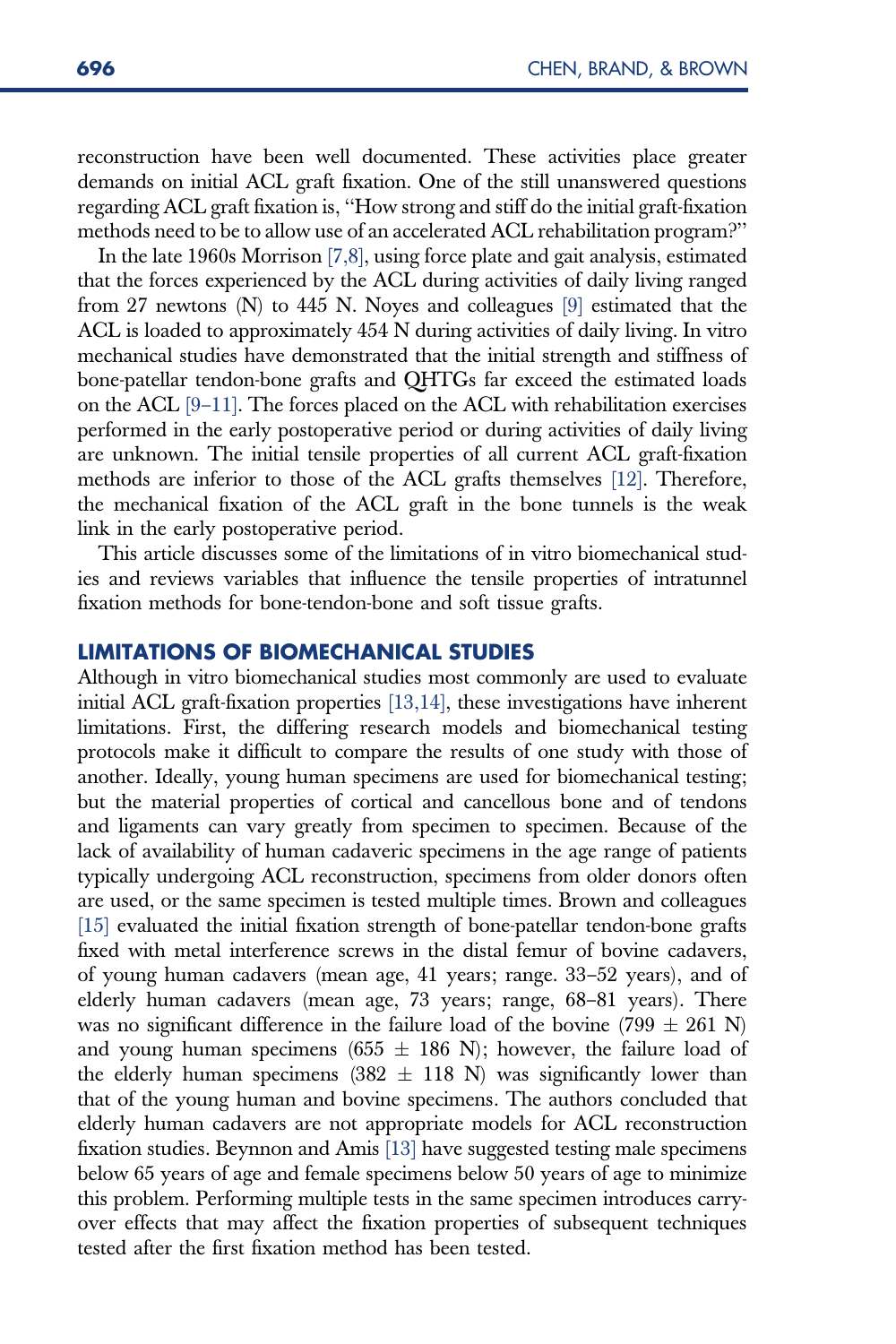Animal models have the advantages of eliminating the potential variability introduced because of the large differences in bone mineral density (BMD) that exists in human specimens, and their availability eliminates the need to perform multiple tests using the same specimen. Because human and animal specimens differ in BMD and in the tensile properties of bone, the results of biomechanical tests performed using animal models cannot be compared directly with studies performed using human specimens. Aerssens and colleagues [16] have shown that human female femoral specimens (age range, 30-60 years) demonstrate lower BMD and failure stress than specimens from dogs, pigs, cows, or sheep. In this study the pig femur came closest to matching the BMD and failure stress of the human femur. Nagarkatti and colleagues [17] found significantly greater load to failure with both central quadriceps tendon and QHTG in porcine tibia tunnels (mean BMD,  $1.42 \text{ g/cm}^2$ ) than in cadavers (mean age, 71 years; mean BMD, 0.30  $g/cm<sup>2</sup>$ ) with an 8-mm bioabsorbable interference screw in a single load-to-failure test. Nurmi and colleagues [18] found a significant difference in bone mineral density of porcine tibias  $(210 \pm 45 \text{ mg})$ cm<sup>3</sup>) compared with those from young women (129  $\pm$  30 mg/cm<sup>3</sup>) and young men (134  $\pm$  34 mg/cm<sup>3</sup>). Because of the higher BMD and tensile properties of animal specimens, biomechanical tests performed in animal models tend to overestimate initial fixation properties (Table 1) [19-21]. This overestimation is particularly true for devices such as interference screws and cross-pins that rely on cancellous bone for fixation strength.

The in vitro biomechanical studies fail to account for the progressive healing of the ACL graft to the bone tunnel walls, which shifts the weak link from the ACL graft fixation-bone tunnel interface to the bone-ligament interface and eventually to the intra-articular part of the ACL graft [22]. Although the healing response does not affect graft-fixation properties in the early postoperative period, bony or soft tissue healing in the bone tunnels alters graft-fixation properties over time. There are few studies documenting the time frame for healing to occur at the ACL graft-fixation sites. Based on the studies of Clancy and colleagues [22] and Walton [23], the bone blocks of bone-tendon-bone grafts seem to heal to the bone tunnel wall by 6 weeks. In a dog model, Rodeo and colleagues [24] demonstrated the formation of Sharpey's fibers connecting the periphery of a soft tissue graft to the bone tunnel wall at 6 weeks. Mechanical fixation was not achieved until 12 weeks, however. In a sheep model with transverse femoral fixation, bone plug fixation was stronger than graft strength at 1 month after implantation, whereas soft tissue tendon incorporation was weaker than the graft until 2 months [25]. Soft tissue grafts take longer than bone-tendon-bone grafts to re-establish mechanical strength at the graft-tunnel interface.

Two types of biomechanical tests are used commonly to evaluate the mechanical behavior of ACL ligament-fixation techniques [13,14]. Single-cycle load-to-failure tests, the most prevalent, attempt to simulate the response of the graft-fixation technique to a sudden mechanical overload event such as a slip or fall. The load-displacement curve can be analyzed to determine the ultimate failure load, yield load, linear stiffness, and displacement at failure.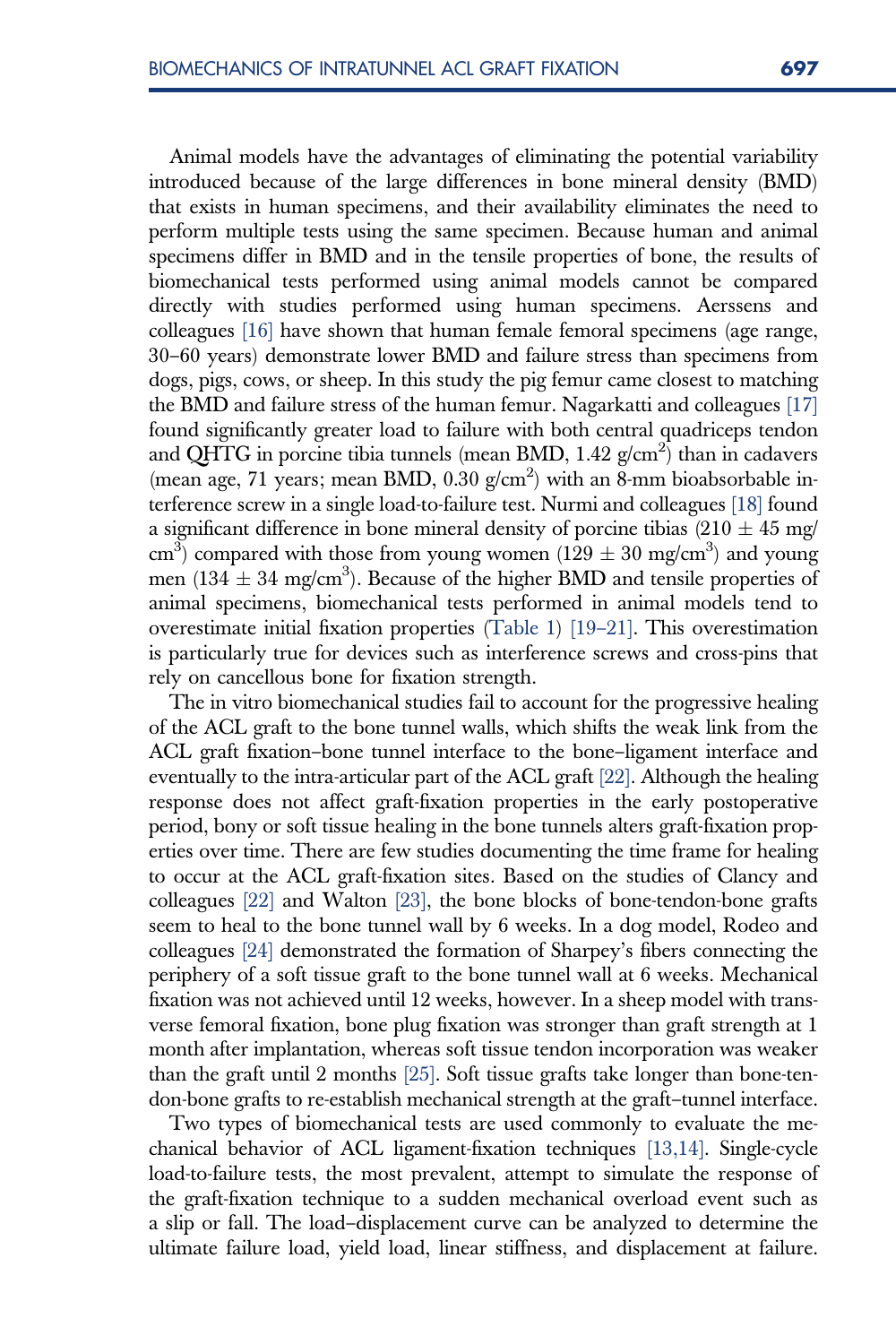# Table 1

Biomechanical studies with similar methodology that tested bone-patella tendon-bone grafts in a bone tunnel fixed with an interference screw<sup>a</sup>

| Construct <sup>b</sup>                                                                                      | Substrate <sup>c</sup>       | Failure (N) <sup>d</sup> | Failure Mode <sup>e</sup>                                                          |
|-------------------------------------------------------------------------------------------------------------|------------------------------|--------------------------|------------------------------------------------------------------------------------|
| $9 \times 20$ -mm metal interference screw,<br>endoscopic on the femur $[19]$                               | Bovine                       | 1198 (93)                | Bone plug site: failure of interference<br>screw fit fixation or ligament avulsion |
| $7 \times 20$ -mm metal interference screw,<br>endoscopic on the femur $[19]$                               | <b>Bovine</b>                | 1161 (93)                | Bone plug site: failure of interference<br>screw fit fixation or ligament avulsion |
| $7 \times 25$ -mm bioabsorbable interference<br>screw, endoscopic [20]                                      | <b>Bovine</b>                | 1151 (472)               | Bone-screw interface, interligamentous<br>failures <sup>t</sup>                    |
| $7 \times 25$ -mm bioabsorbable interference<br>screw, outside-in [20]                                      | <b>Bovine</b>                | 1017 (409)               | Bone-screw interface, interligamentous<br>failures                                 |
| $7 \times 20$ -mm metal interference screw,<br>outside-in [21]                                              | <b>Bovine</b>                | 768.4 (163.3)            | Attachment site failure or midsubstance<br>ligament failure                        |
| $9 \times 20$ -mm metal interference screw,<br>outside-in [21]                                              | Bovine                       | 728.2 (252.6)            | Attachment site failure or midsubstance<br>ligament failure                        |
| $7 \times 20$ -mm metal interference screw,<br>endoscopic in either 0 or $10^{\circ}$ of<br>divergence [38] | Porcine                      | 607 (46)                 | Not reported                                                                       |
| $7 \times 25$ -mm metal interference screw,<br>endoscopic [3]                                               | Human (mean age, 69.5 years) | 588 (282)                | Bone plug fractured, femoral screw<br>pullout, bone tendon rupture                 |
| $9 \times 20$ -mm bioabsorbable interference<br>screw, outside-in [46]                                      | <b>Bovine</b>                | 564.5 (272.3)            | Bone plug pullout on the tibial side                                               |
| 9 $\times$ 25-mm metal interference screw [3]                                                               | Human (mean age, 69.5 years) | 423 (175)                | Pullout around the femoral or tibial screw                                         |
| Interference screw, endoscopic [30]                                                                         | Human (mean age, 79 years)   | 256 (130)                | Bone block pullout, bone block fracture                                            |
| Interference screw, outside-in [30]                                                                         | Human (mean age, 79 years)   | 235 (124)                | Bone block pullout, bone block fracture                                            |

<sup>a</sup>This table demonstrates that the maximum failure loads of bovine and porcine specimens exceed those of many human specimens.

<sup>b</sup>Construct describes the type of interference screw and the manner of insertion.

"Substrate is the type of bone that was used in the investigation.

<sup>d</sup>Failure is the maximum load at failure in Newtons (N).

efailure mode describes the type of failure observed at the maximum failure load. The studies are listed in order of descending maximum load at failure.

<sup>f</sup>Interligamentous or midsubstance failures of the graft are rare in human studies because the maximum load at failure of the graft-fixation construct is below that of the ligament.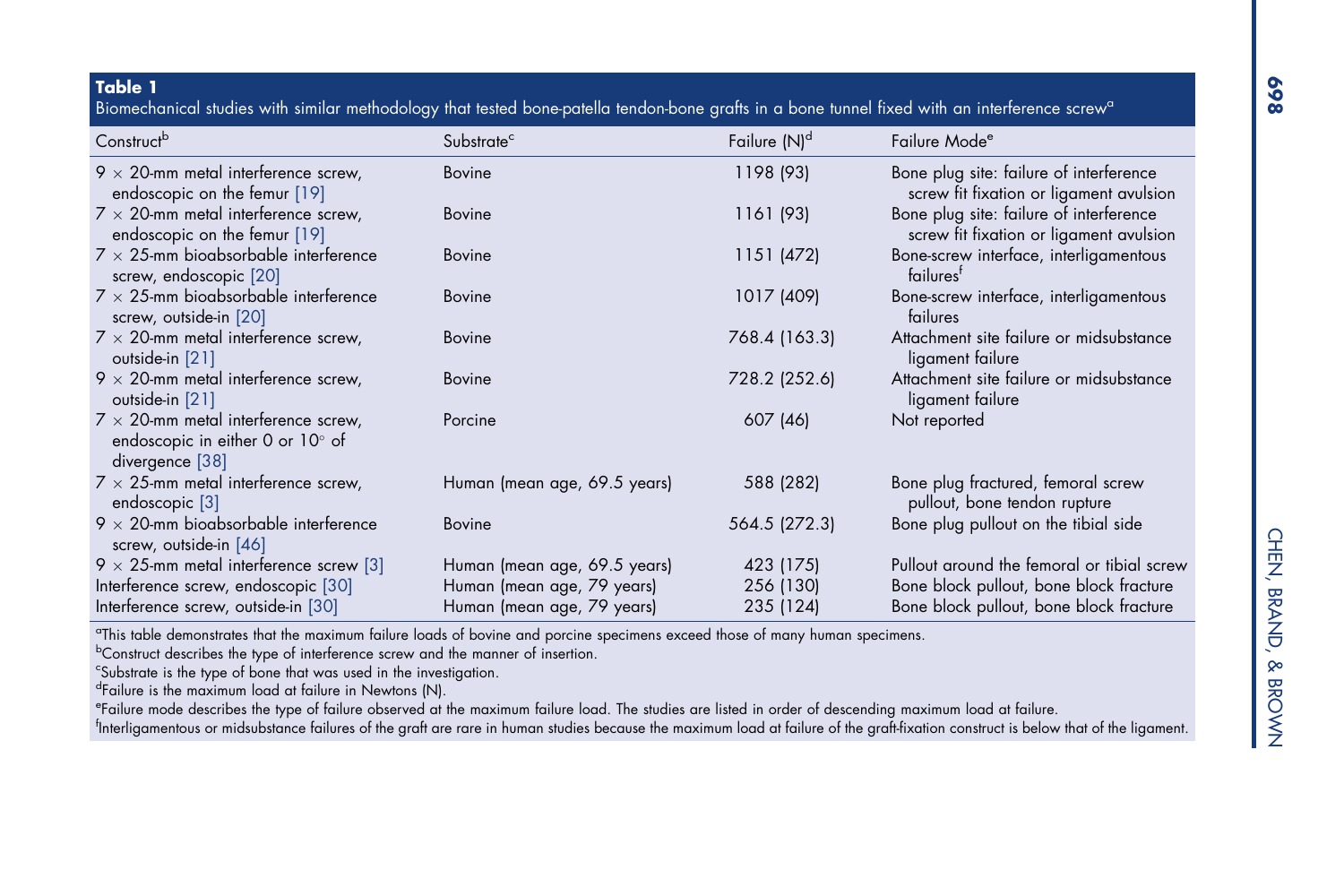Single load-to-failure testing identifies the weak link in the fixation system. The mode and site of the fixation failure is well defined, and an upper limit of the strength of the graft-fixation construct is established. Because failure testing attempts to replicate traumatic loading conditions, a high rate of elongation (typically  $100\%$ /s) is used.

The second testing method is cyclic loading of the bone–ACL graft-fixation complex that evaluates the resistance to elongation or slippage under repetitive submaximal failure loads over time. Cyclic testing attempts to approximate the loading conditions associated with rehabilitation exercises or activities of daily living in the early postoperative period before biologic fixation of the graft. A load-control test often is performed with the upper and lower loads controlled, and the displacement of the ACL graft relative to the bone is measured. The difference in the distance between markers on the bone and ACL graft at the beginning and the end of the test represents the elongation or slippage of the ACL graft with respect to the bone. Unfortunately, there is little agreement on the force limits or the number of cycles that should be performed, making it difficult to compare data from one study to another. Beynnon and Amis [13] have recommended force limits between 150 N and  $-150$  N and 1000 load cycles. One thousand cycles approximates 1 week of flexion-extension loading of the knee [14]. The number of cycles is limited by technical issues, such as keeping the specimen moist during testing and the thawing of the freeze clamps that grip soft tissue ACL grafts.

Despite these limitations, in vitro biomechanical laboratory testing can provide useful information on the performance of ACL ligament-fixation techniques. In summary, single load-to-failure testing evaluates the initial strength and stiffness of the bone-ACL graft-fixation complex, and cyclic testing provides information on slippage and progressive elongation at the graft fixation sites that occur as a result of rehabilitation exercises or activities of daily living in the early postoperative period before biologic healing has occurred.

#### **BONE MINERAL DENSITY**

Because intratunnel fixation methods depend on the graft-fixation device generating friction between the bone tunnel wall and the ACL replacement graft, BMD is an important variable influencing initial fixation strength and stiffness and resistance to slippage during cyclic loading. In humans BMD decreases with age, and the BMD of females is less than that of males. Cassim and colleagues  $[26]$  found that the fixation strength of bone-patellar tendon-bone grafts fixed with metal interference screws in human specimens with a mean age of 79 years resulted in a 42% decrease in failure load compared with specimens with a mean age of 35 years. The BMD of the proximal tibia is significantly lower than that of the distal femur [27]. Tibial fixation devices must resist shear forces applied parallel to the axis of the tibial bone tunnel that has a lower BMD. For these reasons, tibial fixation is the weak link in ACL graft fixation.

Although BMD is a critical factor, there are other variables that correlate with initial fixation properties. In a bone-patella tendon-bone model, Brown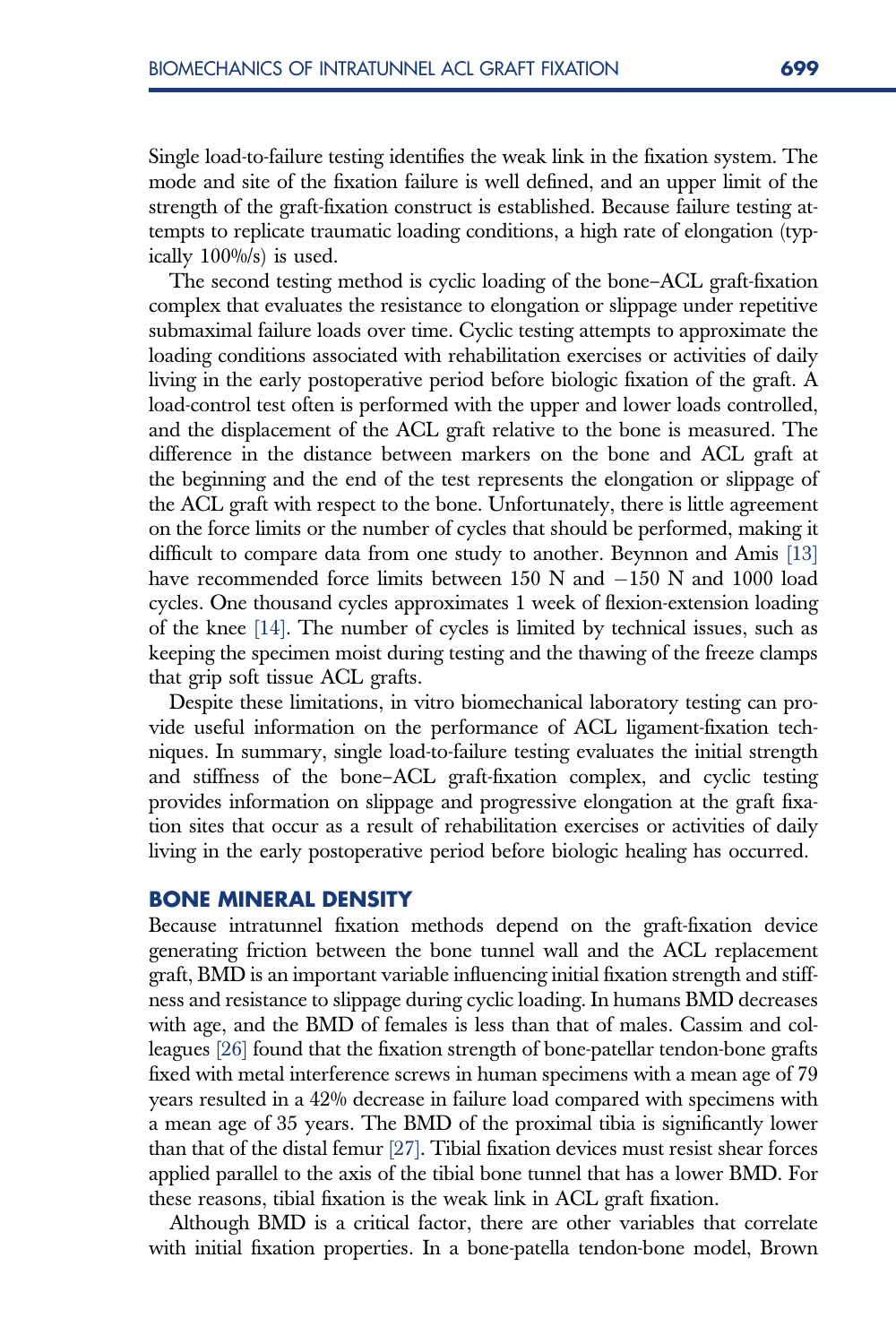and colleagues [15] found that insertion torque, an indirect measure of BMD, was correlated linearly with pull-out force but with weak significance. Using elderly human cadaveric knees, Brand and colleagues [27] found that BMD measured using dual-energy X-ray absorptiometry and screw insertion torque explained 77% of the ultimate failure load observed in QHTG fixed with bioabsorbable interference screws in the distal femur and proximal tibia of human specimens. The  $R^2$  value for the relationship between ultimate failure load and BMD was 0.65, indicating that BMD explained 65% of the ultimate failure load. This study found that a BMD of 0.6  $g/cm<sup>2</sup>$  or higher resulted in better initial fixation properties. Using the proximal tibia of human cadaveric specimens (mean age,  $40 \pm 11$  years; range, 17–54 years) and doubled tibialis tendons fixed with a tapered bioabsorbable screw, Jarvinen and colleagues [28] found that insertion torque was linearly correlated to fixation strength  $(R^2 =$  $(0.54)$  and in their study was the variable most strongly predictive of fixation strength. Unfortunately, despite the correlation, insertion torque was a poor predictor of cyclic loading failure or single load-to-failure. The remainder of this article is aimed toward explicating the role and importance of secondary factors that influence the biomechanical properties of intratunnel graft fixation.

# **BONE-PATELLA TENDON-BONE FIXATION**

The fixation properties of interference screw fixation of bone-tendon-bone grafts depend on the generation of friction generated by compression of the bone block into the bone tunnel wall and engagement of the interference screw threads. As illustrated in Fig. 1, factors that influence the initial tensile properties of interference screw fixation of bone-tendon-bone ACL grafts include

- 1. Screw diameter
- 2. Gap size
- 3. Screw length
- 4. Screw divergence

There is overlap between the effects of screw diameter and gap size on initial fixation properties. Kohn and Rose [29], using human cadaveric knees (mean age, 30 years), reported that tibial fixation using 9-mm screws was significantly stronger than tibial fixation using 7-mm screws. Based on their findings, they recommended against the using 7-mm screws for tibial fixation. With elderly human cadaveric specimens, two groups found no significant difference in the fixation strength of bone-patellar tendon-bone grafts fixed in the distal femur using retrograde or endoscopically inserted 7-mm screws and 9-mm screws inserted using a rear-entry or an antegrade technique  $[15,30]$ . The influence of screw diameter on initial fixation properties is probably most relevant when there is a significant size discrepancy between the bone block and the bone tunnel wall; this difference often is referred to as "gap size."

After studying various fixation methods, Kurosaka and colleagues [2] hypothesized that the gap size between the bone block and bone tunnel was a critical factor in interference screw fixation. Butler and colleagues [31], in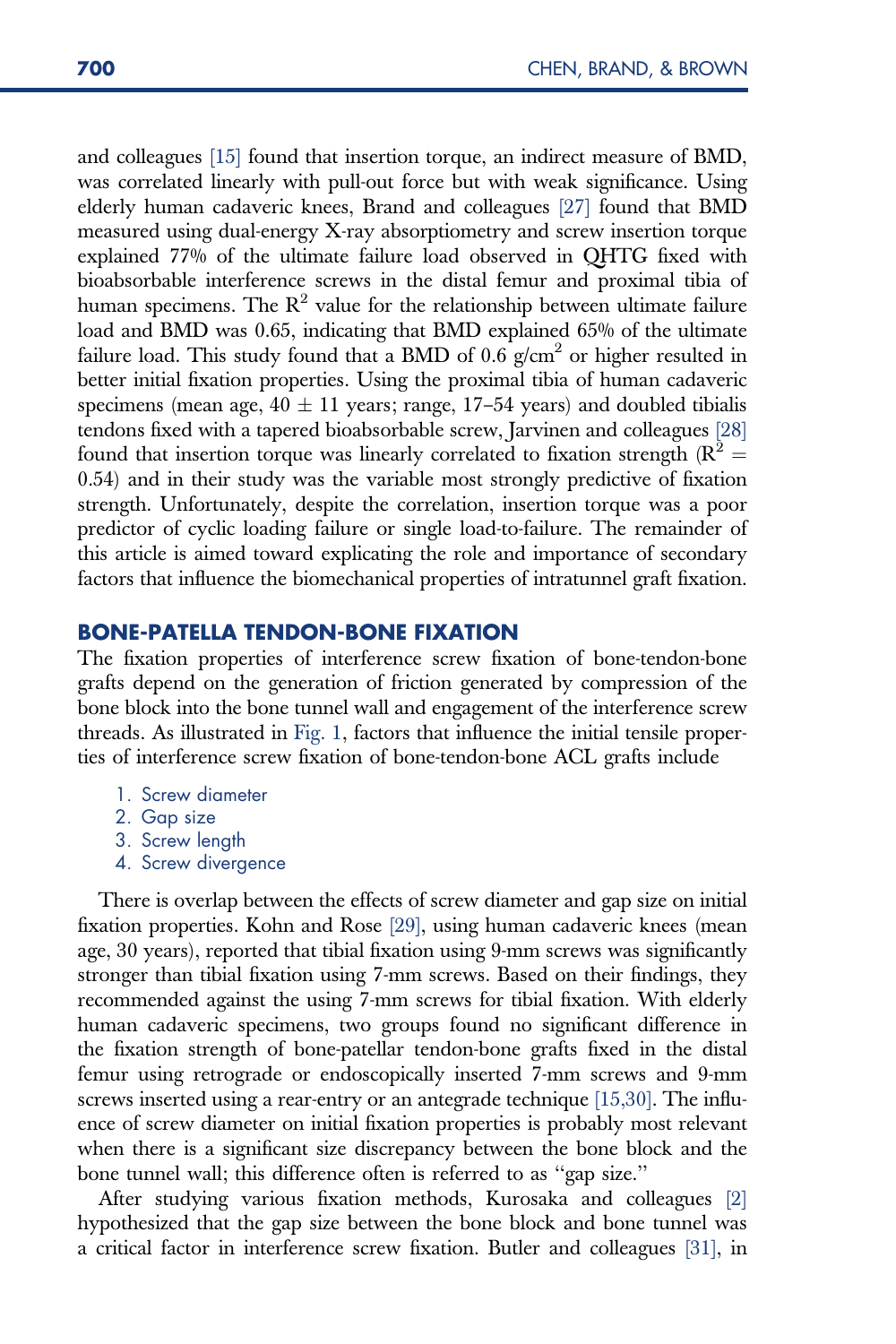

Fig. 1. Factors that influence the initial tensile properties of interference screw fixation of bone-tendon-bone ACL grafts. (A) Screw diameter: effect of a larger screw on bone plug. (B) Gap size: increase in gap size decreases strength of construct. (C) Screw length: lateral view of graft with longer (left panel) and shorter (right panel) interference screws. In bone-tendon-bone grafts screw length does not affect screw pullout significantly. (D) Screw divergence: anteroposterior view of the knee showing screw divergence from the tunnel. (E) Screw divergence, lateral view.

a porcine study, found that, with a gap size of 3 to 4 mm, increasing the screw diameter size from 7 mm to 9 mm significantly increased the load at which failure occurred. With a similar porcine experimental model, Reznik and colleagues [32] demonstrated that gap size significantly influenced the ultimate failure load of bone-tendon-bone grafts fixed in 10-mm bone tunnels with 7-mm screws. When the gap between the bone block and bone tunnel wall was 4 mm or more, increasing the screw diameter to 9 mm increased the failure load by  $97\%$ . When the gap was larger than 4 mm and a 9-mm screw was used, however, the results were inferior to using a 7-mm screw with a gap of less than 4 mm. It was demonstrated in an elderly human model that a cylindrical bone plug improves fixation by 19.9% (845. 8 N versus 691.7 N) compared with a bone plug with a trapezoidal cross section. Although gap size was not measured, it will be smaller with a cylindrical bone plug than with a trapezoidal bone plug [33]. In what may be the best investigation of the topic using human and bovine tissue, the authors found that, although screw diameter or gap size alone was not significant, interference (defined as the screw's outer thread diameter minus the tunnel-bone block gap) was significantly related to load at failure in the pooled specimens and in the bovine model  $[15]$ . A number of authors have suggested using larger screws as the gap size increases [34].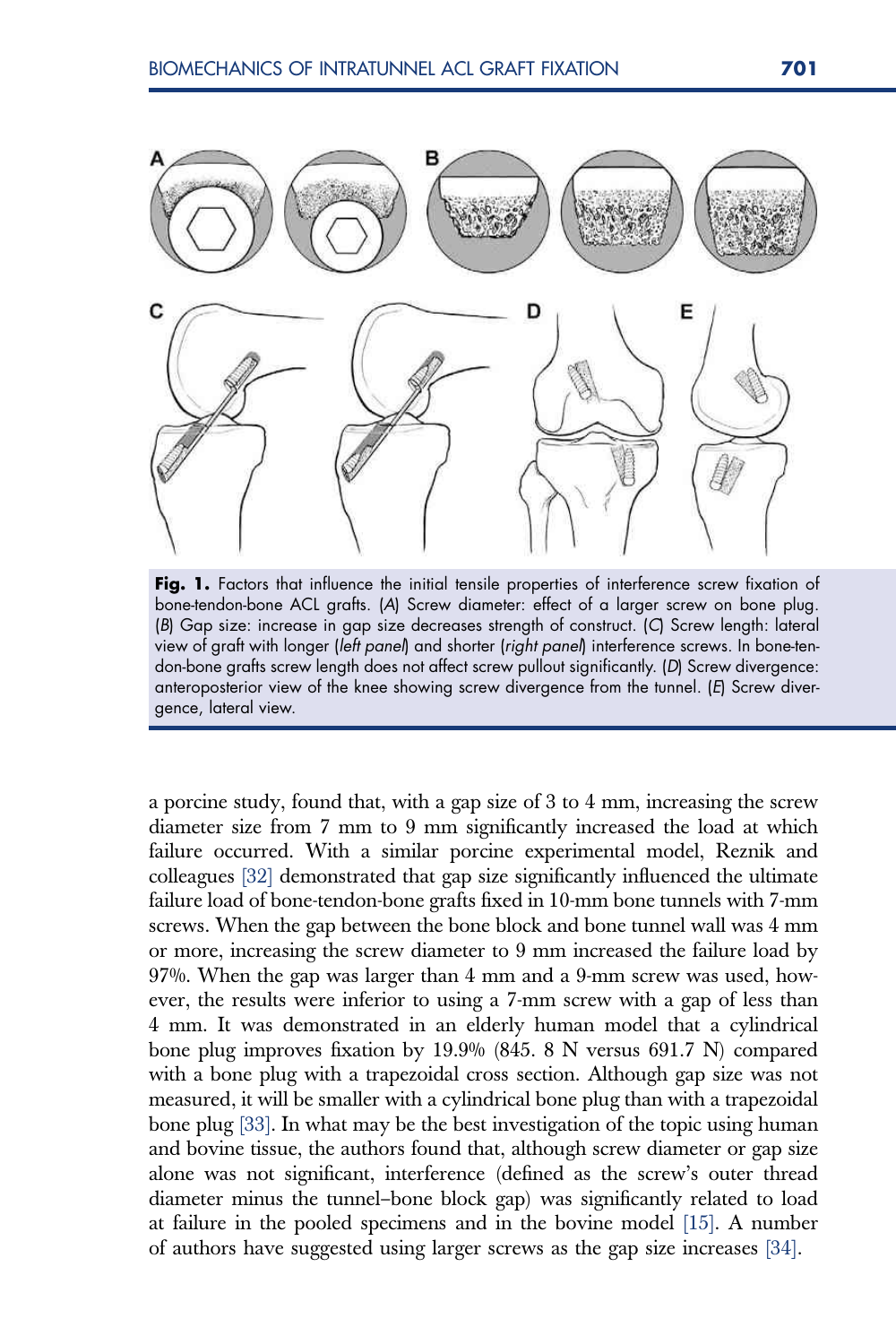Screw length probably does not have a large influence on the initial fixation properties of bone-patella tendon-bone grafts fixed with interference screws. Brown and colleagues [30] found no significant difference in fixation strength between 7  $\times$  20-mm and 7  $\times$  30-mm screws or between 9  $\times$  20-mm and  $9 \times 30$ -mm screws fixed in the distal femur of human specimens. Black and colleagues [35] compared  $9 \times 12.5$ -mm,  $9 \times 15$ -mm, and  $9 \times 20$ -mm interference screws in a porcine tibia model. No significant differences in insertion torque, failure load, stiffness, or displacement to failure was found among the different-length screws. Pomeroy and colleagues [36] also found no significant effect of screw length on fixation strength for a given screw diameter. Fixation strength is not improved by using an interference screw longer than the bone plug.

Divergence of the interference screw from the bone block and the axis of the bone tunnel can occur with both rear-entry and endoscopic techniques. The incidence of screw divergence is more common with the endoscopic technique (femur > tibia) [37]. Using a porcine model, Jomha and colleagues [38] reported no significant difference in femoral fixation strength with endoscopically inserted interference screws with divergence up to  $10^{\circ}$ , but there was a significant decrease with screw divergence of  $20^{\circ}$  or greater. Pierz and colleagues [39], using porcine tibias, demonstrated that interference screws inserted to simulate a rear-entry femoral fixation technique or fixation of a tibial bone block resulted in a significant decrease in fixation strength with divergence between  $0^{\circ}$  and  $15^{\circ}$  compared with  $15^{\circ}$  to  $30^{\circ}$  of divergence. Interference screws inserted to simulate an endoscopic technique resulted in a significant decrease in fixation strength only at 30° of screw divergence. These authors concluded that optimal interference screw fixation occurs when the screw is placed parallel to the bone block and bone tunnel. Because of the creation of a wedge effect, screw divergence has less effect on endoscopically inserted femoral screws. Based on clinical studies, screw divergence of less than 30° does not seem to have a significant effect on the clinical outcome [40]. Because of the in-line direction of pull, however, minor degrees of divergence have a greater effect on the fixation strength of femoral screws inserted through a rear-entry technique and tibial fixation screws.

Metal interference screws can distort MRI images, lacerate the graft during insertion, and complicate revision ACL surgery. Bioabsorbable interference screws have been proposed as a method to eliminate potential complications [41]. Several biomechanical studies have compared the initial fixation strength of bioabsorbable interference screws and conventional metal interference screws in animal and human cadaveric models. These studies showed that most bioabsorbable interference screws provide fixation strength similar to that of metal interference screws and concluded that the use of these screws may allow an accelerated postoperative rehabilitation program [42-48].

Concerns with bioabsorbable interference screws have focused largely on the issues of screw breakage and biocompatibility. Screw breakage has been addressed largely by designing screws and screwdrivers that allow the insertion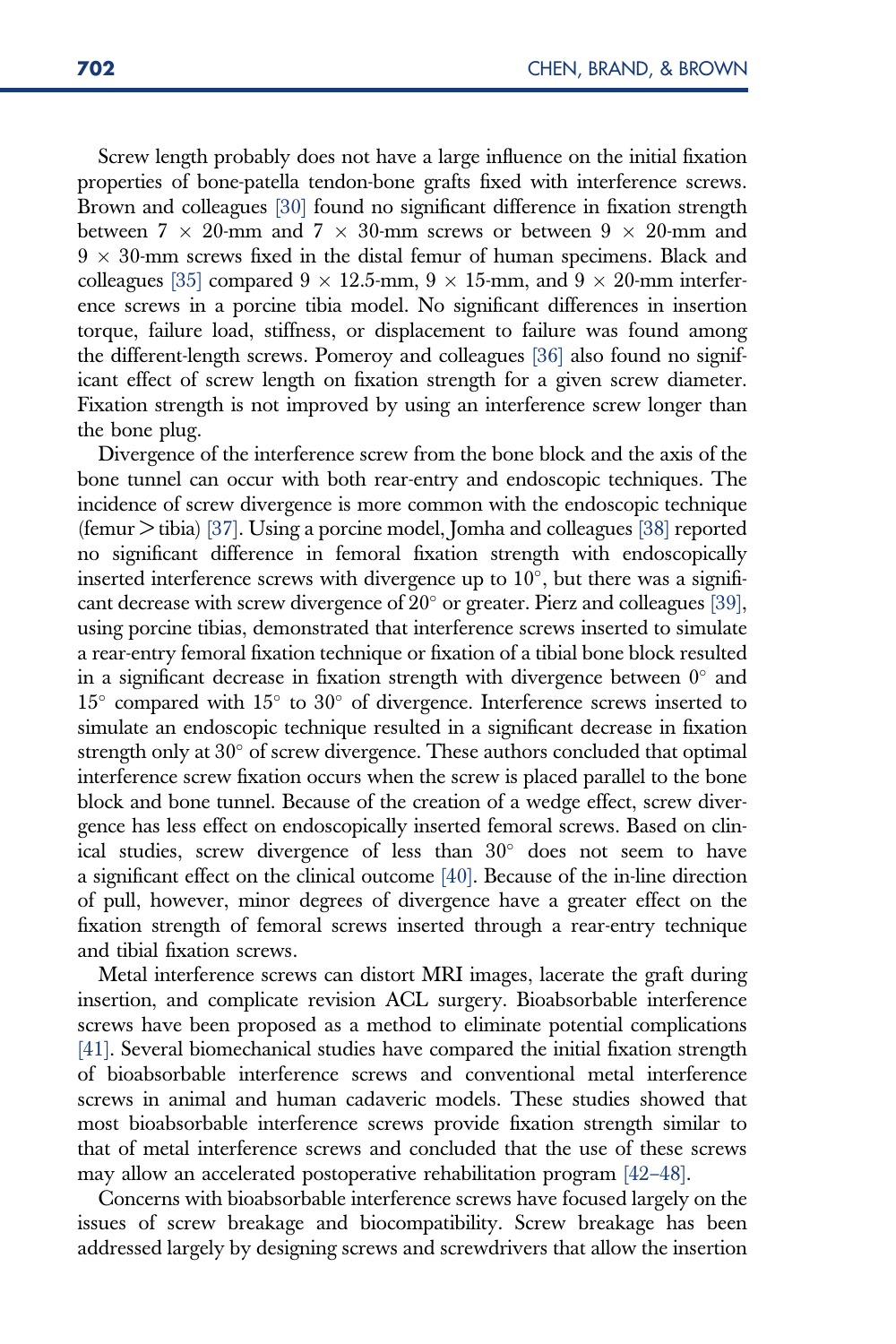torque to be distributed along the entire length of the screw and by decreasing the insertion torque by notching the bone tunnel wall. To prevent screw breakage, it is important that the screwdriver be engaged fully during insertion of the screw.

In summary, based on a review of the literature, gap size is probably the most important factor influencing the initial fixation properties of interference screw fixation of bone-tendon-bone grafts. Gap size also is the one factor that can be measured easily intraoperatively and controlled by the surgeon. Improvements in initial graft fixation can be achieved by increasing the diameter of the screw to compensate for the gap size. Increasing screw length seems to offer minimal improvements in initial graft fixation properties.

# Guidelines and Recommendations for Intratunnel Fixation of Bone-Tendon-Bone Grafts

#### Femoral fixation: two-incision technique

The authors recommend using metal screws 7 and 8 mm in diameter with a length of 20 to 25 mm. Bioabsorbable screws can be used, but the higher insertion torque generated by the insertion of the screw against the hard cortex of distal femur may result in a higher incidence of screw breakage compared with bioabsorbable screws inserted using an endoscopic technique. When the gap between the bone block and bone tunnel wall is greater than 4 mm, suture/post or plastic button fixation should be considered in addition to intratunnel fixation.

#### Femoral fixation: endoscopic technique

The authors recommend using metal or bioabsorbable screws 8 or 9 mm in diameter, with a length of 20 to 25 mm. For bioabsorbable screws, one should review and use the manufacturer's guidelines regarding tapping or notching the bone tunnel wall to minimize the risk of screw breakage. The authors prefer using the EndoButton CL (Closed Loop; Smith and Nephew, Andover, Massachusetts) to avoid graft-tunnel mismatch in long grafts when the gap size is greater than 4 mm and when blowout of the posterior wall of the femoral tunnel occurs.

#### Tibial fixation

The authors recommend using screws 8 or 9 mm in diameter with a length of 20 to 25 mm. For gap sizes greater than 4 mm, one should consider suture/post or button as hybrid fixation. In soft bone or when low insertion torque is encountered, one should consider backing up the interference screw fixation by tying sutures around a fixation post.

# **SOFT TISSUE GRAFTS**

Interference screw fixation of soft tissue grafts depends on many of the same factors as fixation for bone-patella tendon-bone grafts; but the relative importance of each of these factors differs [49]. As in bone-tendon-bone grafts, the initial fixation properties depend on the fixation device generating friction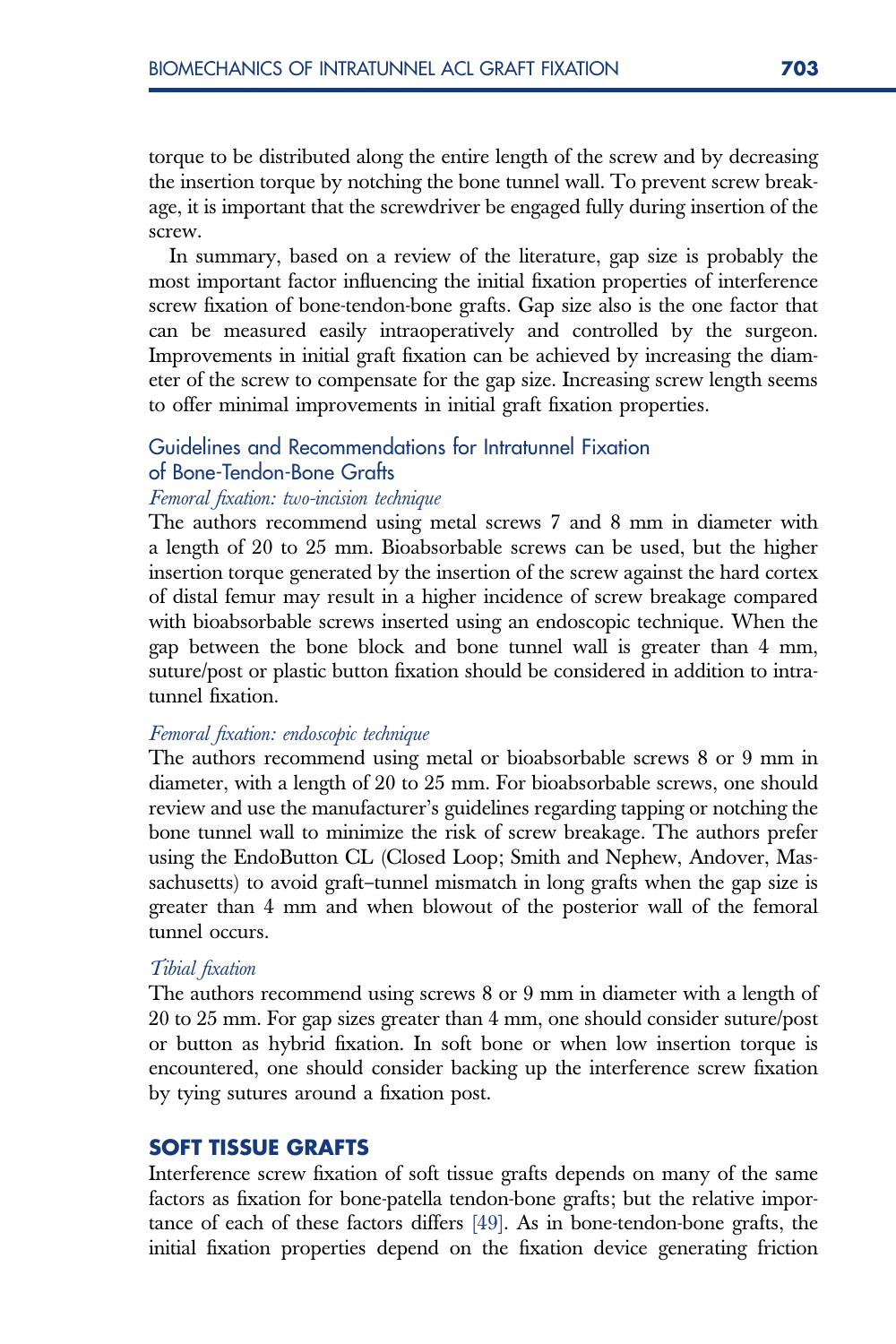between the soft tissue graft and the bone tunnel wall. Friction is generated by compression of the soft tissue graft against the bone tunnel wall. Because the soft tissue graft is more compressible than the bone blocks of bone-tendonbone grafts, a screw of a given diameter generates compression between the screw and bone tunnel wall. The amount of friction contributed by engagement of the screw threads in the bone tunnel wall and soft tissue graft also is significantly lower because of the lack of engagement of the screw threads into the soft tissue graft. As illustrated in Fig. 2, factors that may contribute to the initial fixation properties of soft tissue grafts with interference screws are

- 1. Screw geometry (length and diameter)
- 2. Tendon fit
- 3. Tunnel impaction or dilation
- 4. Screw placement (concentric versus eccentric)

Unlike interference screw fixation of bone-tendon-bone grafts, screw length seems to have a greater effect on the initial fixation properties of soft tissue grafts fixed with interference screws. Because of the lower BMD of the proximal tibia, screw length has a greater influence on tibial fixation properties [27]. Screw length may have a more significant effect on the fixation properties of soft tissue grafts because the area over which friction is generated between



Fig. 2. Factors that contribute to the initial fixation properties of soft tissue grafts with interference screws. (A) Screw geometry (length and diameter): length and diameter of screw can affect construct strength. (B) Tendon fit: more precise fit to 0.5 mm allows improved strength with screw insertion. (C) Tunnel impaction or dilation: impaction drilling or serial dilation does not seem to significantly improve graft mechanics. (D) Screw placement (concentric versus eccentric): concentric or eccentric screw placement does not affect construct strength.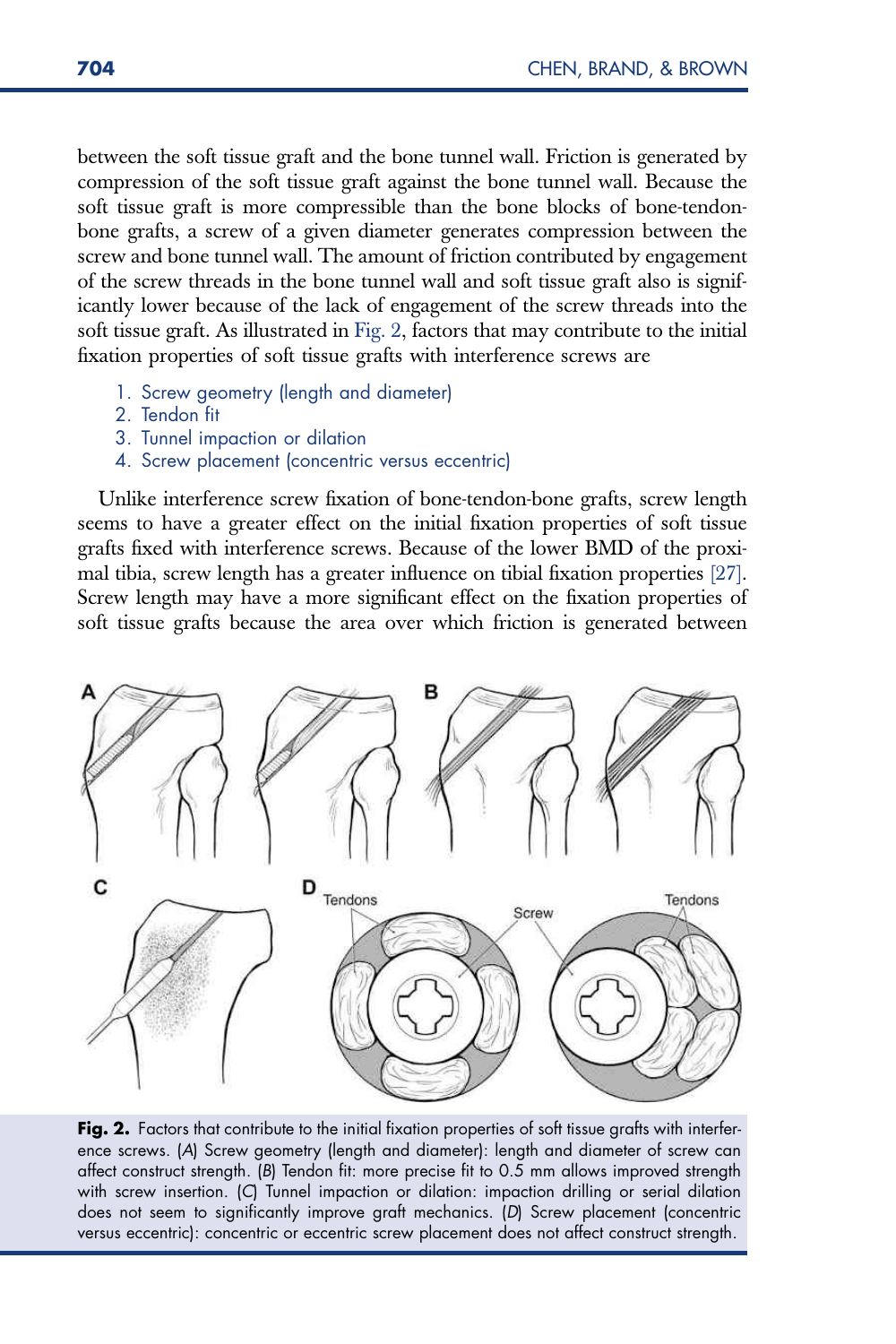the bone tunnel wall and soft tissue graft is determined by the screw length, rather than by the length of a bone block, which is typically 20 to 25 mm. In a bovine proximal tibia model, Weiler and colleagues [50] found that 23-mm screws had lower pull-out strengths than 28-mm screws with equivalent diameters. This study also found that increasing screw length had a greater influence on failure load than increasing the screw diameter. Using human tibias (age range, 24–45 years), Selby and colleagues [51] demonstrated significantly higher ultimate failure loads for screws 35 mm long than for screws 28 mm long. Placing the screw so that it engaged the cortex of the tibia allowed significantly less slippage than screw insertion that engaged only cancellous bone [52]. Based on their findings, the authors recommend that the screw head be placed to engage the tibial cortex.

Few studies have examined the influence of screw diameter on the initial fixation properties of soft tissue ACL grafts fixed with interference screws. Using human hamstring tendons grafts and bovine proximal tibias, Weiler and colleagues [50] found that increasing the diameter of a 23-mm length bioabsorbable interference screw from 7 mm to 8 mm increased the mean pull-out force from  $367$  N to  $479$  N.

The fit of the soft tissue graft in the bone tunnel seems to have a significant influence on the initial fixation properties of interference screw fixation of soft tissue grafts. Using a human cadaveric model, Steenlage and colleagues [53] demonstrated that QHTGs fixed in the distal femur with a bioabsorbable screw had a significantly higher ultimate failure load if the bone tunnel was sized within 0.5 mm of the graft diameter rather than within 1 mm of the graft diameter.

Because BMD has such a significant effect on the initial tensile properties of interference screw fixation of soft tissue grafts, compaction drilling or bone tunnel dilation has been proposed as a method of creating increased bone density along the bone tunnel walls. It has been speculated that this approach will improve initial fixation properties. Using human male cadaveric knees, Rittmeister and colleagues [54] found that serial dilation failed to improve the initial fixation strength of QHTGs fixed in the tibia with metal interferences screws. Nurmi and colleagues [55] investigated the effects of compaction drilling versus conventional or extraction drilling on the initial fixation strength of QHTGs fixed with bioabsorbable screws in the proximal tibia of human specimens (mean age,  $41 \pm 11$  years; range, 17-49 years). The biomechanical testing protocol consisted of cyclic loading followed by a single load-to-failure test. They found no significant difference in initial stiffness or displacement between the two drilling methods during cyclic testing or in the single loadto-failure test and detected no significant differences between the two drilling methods in yield load, displacement at yield load, or stiffness.

In a second biomechanical study, Nurmi and colleagues [56] investigated the effect of tunnel compaction by serial dilators compared with conventional drilling on the initial fixation strength of doubled anterior tibial tendons fixed in the proximal tibia of human specimens (mean age,  $40 \pm 11$  years; range,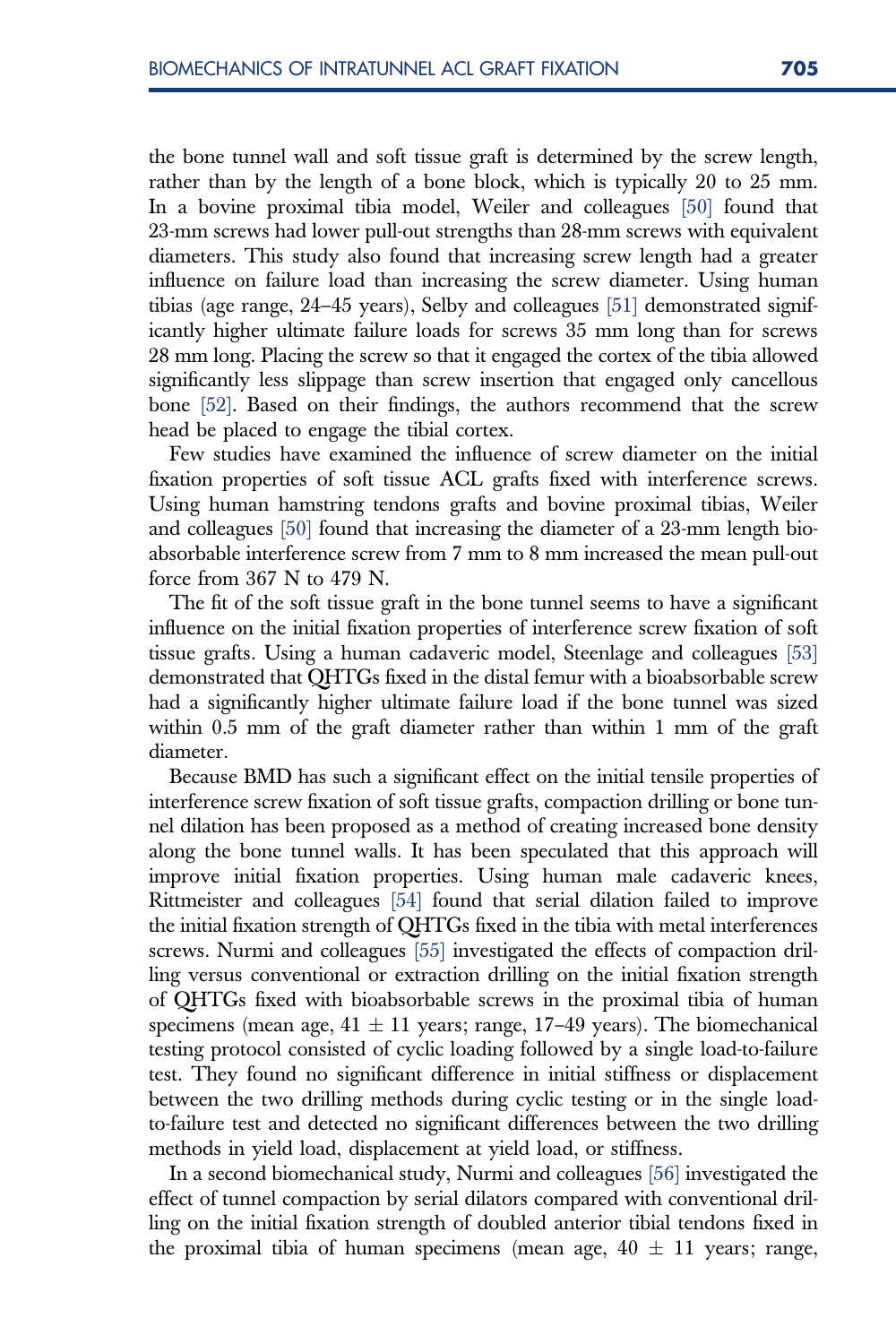17–54 years) using bioabsorbable interference screws. The specimens were tested under cyclic loading followed by a single load-to-failure test. Although no significant difference in stiffness or displacement between the two techniques was demonstrated during cyclic testing, the number of failures during cyclic loading of the extraction drilling group was twice that of the serially dilated group. In the subsequent single load-to-failure test, there was no significant difference in failure load or stiffness between the two groups. A limitation of this study was the size of the tibial bone tunnel was not matched to the size of the soft tissue grafts: a bone tunnel 10 mm in diameter was created in all specimens.

The only study to demonstrate a beneficial effect of tunnel dilation on the fixation strength of soft tissue ACL grafts was performed by Cain and colleagues [57] using paired human cadaveric knees (average age, 42 years; range, 29–47 years). QHTGs were fixed with bioabsorbable screws in 0.5-mm sizematched femoral and tibial tunnels. The tibial tunnel was created using smooth tunnel dilators in one knee of the pair, and extraction drilling was used in the opposite knee of the pair. The femur-hamstring ACL graft-tibia complex was tested to failure using anterior tibial translation with the knee positioned in  $20^{\circ}$  of flexion, as previously described by Steiner and colleagues [3]. This method of testing attempts to mimic the Lachman test. All specimens failed by the graft pulling out of the tibial tunnel, but the ultimate failure load was significantly higher for the dilated tibial tunnels. Testing methodology makes it difficult to compare the results of this study with earlier studies; however, based on the literature, the benefits of compaction drilling or serial dilation probably do not justify the extra cost and operating time.

Although there is general agreement that interference screws should be inserted on the cancellous side of bone-tendon-bone grafts, controversy exists regarding placement of tibial interference screws used to fix multiple-stranded hamstring tendon grafts. Soft tissue grafts may be fixed by inserting the screw on the side (eccentrically) or down the center (concentrically) of the graft strands. Concentric screw placement maximizes contact between the graft strands and the bone tunnel wall, providing a greater surface area for healing. Simonian and colleagues [58] were unable to detect a significant difference in initial fixation properties between eccentric versus concentric interference screw position against a model of human hamstring tendon grafts fixed in a polyurethane foam. Shino and Pflaster [59] investigated the effect of eccentric versus concentric screw placement on the initial fixation properties of QHTGs fixed in the proximal tibia of paired human cadaveric knees (average age, 51 years; range, 49–54 years). There were no significant differences in stiffness, yield load, ultimate failure load, or slippage between the two screw positions.

As with bone-patellar tendon-bone grafts, QHTGs in elderly human bone tunnels, bioabsorbable interference screws provide initial biomechanical fixation properties similar to those of a metal interference screw [60]. In the laboratory, two separate investigations have noted an association between a metal interference screw applied against a soft tissue graft and graft laceration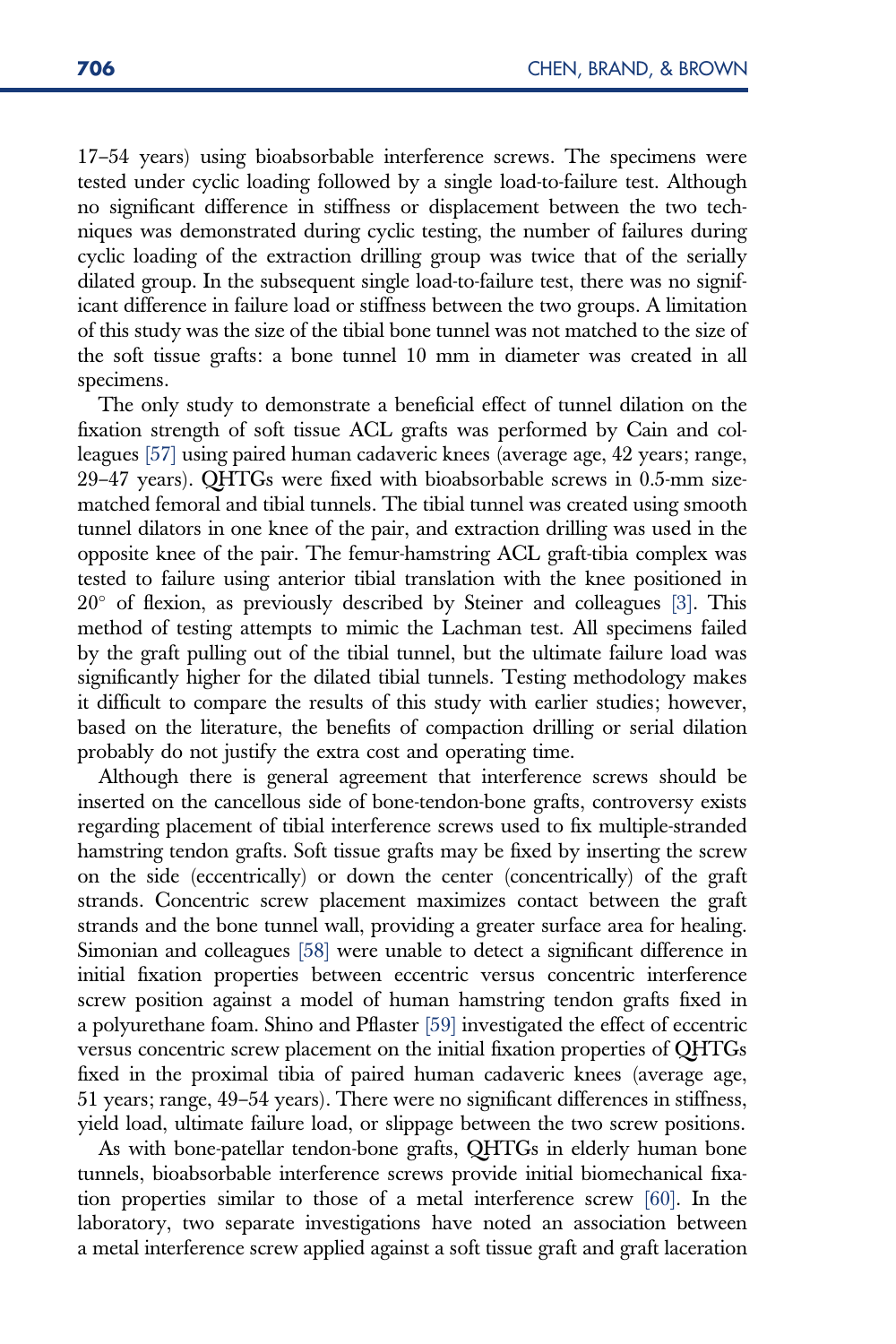or damage. Brand and colleagues [60], using human QHTG in elderly cadaver bone, noted a greater rate of graft laceration in the group in which a metal screw was used than in the group in which a bioabsorbable screw of comparable dimensions was used. Another group compared the effect of a single insertion of a metal screw versus the use two separate bioabsorbable screws, a poly-D,L-lactide and a poly-D,L-lactide with tricalcium phosphate. After the screws had been inserted, the soft tissue grafts were tested to failure. The metal screw damaged the tendon more extensively, resulting in a significantly smaller load at failure and stiffness than seen in the tendons damaged by bioabsorbable screws [61].

# Guidelines and Recommendations for Intratunnel Fixation of Soft Tissue Grafts

Unlike bone-tendon-bone grafts, in which the bone tunnel size and dimensions of the bone blocks are standardized, there are large variations in the diameter and length of soft tissue grafts. These variations make it difficult to arrive at definitive recommendations regarding selection of interference screw fixation. Nevertheless, the authors' interpretation of the literature has led to the following conclusions:

- 1. Because of the lower BMD, and because the line of applied force is parallel to the axis of the tibial tunnel, tibial fixation is weaker, less stiff, and more likely to slip under cyclic loading than fixation using the femoral fixation site.
- 2. Screw length has a more significant effect on the initial fixation properties of interference screw fixation of soft tissue ACL grafts than of bone-tendon-bone ACL grafts.
- 3. In biomechanical testing longer screws result in higher ultimate failure loads and stiffness and less slippage.
- 4. Fixation properties are improved by having the screw head engage the tibial cortex.
- 5. The effect of screw diameter on initial fixation properties is unclear, making it difficult to establish clear guidelines for screw sizing.
- 6. Matching the size of the bone tunnel to within 0.5 mm of the measured size of the graft may improve initial fixation properties.
- 7. Compaction drilling or serial dilation does not seem to improve initial fixation properties significantly.

# **ALTERNATIVE INTRATUNNEL TIBIAL FIXATION TECHNIQUES**

The stimulus for the development of alternative intratunnel tibial fixation techniques for soft tissue ACL grafts arose from the desire to decrease slippage and the high rate of fixation failure reported with interference screws under cyclic loading conditions; to eliminate or reduce the need for supplemental tibial fixation; and to improve soft tissue-to-bone healing at the graft-fixation sites [49,52,62]. The IntraFix (DePuy Mitek, Norwood, Massachusetts) was designed to capture individually each of the four strands of a soft tissue graft in a separate compartment using a plastic sheath and to achieve direct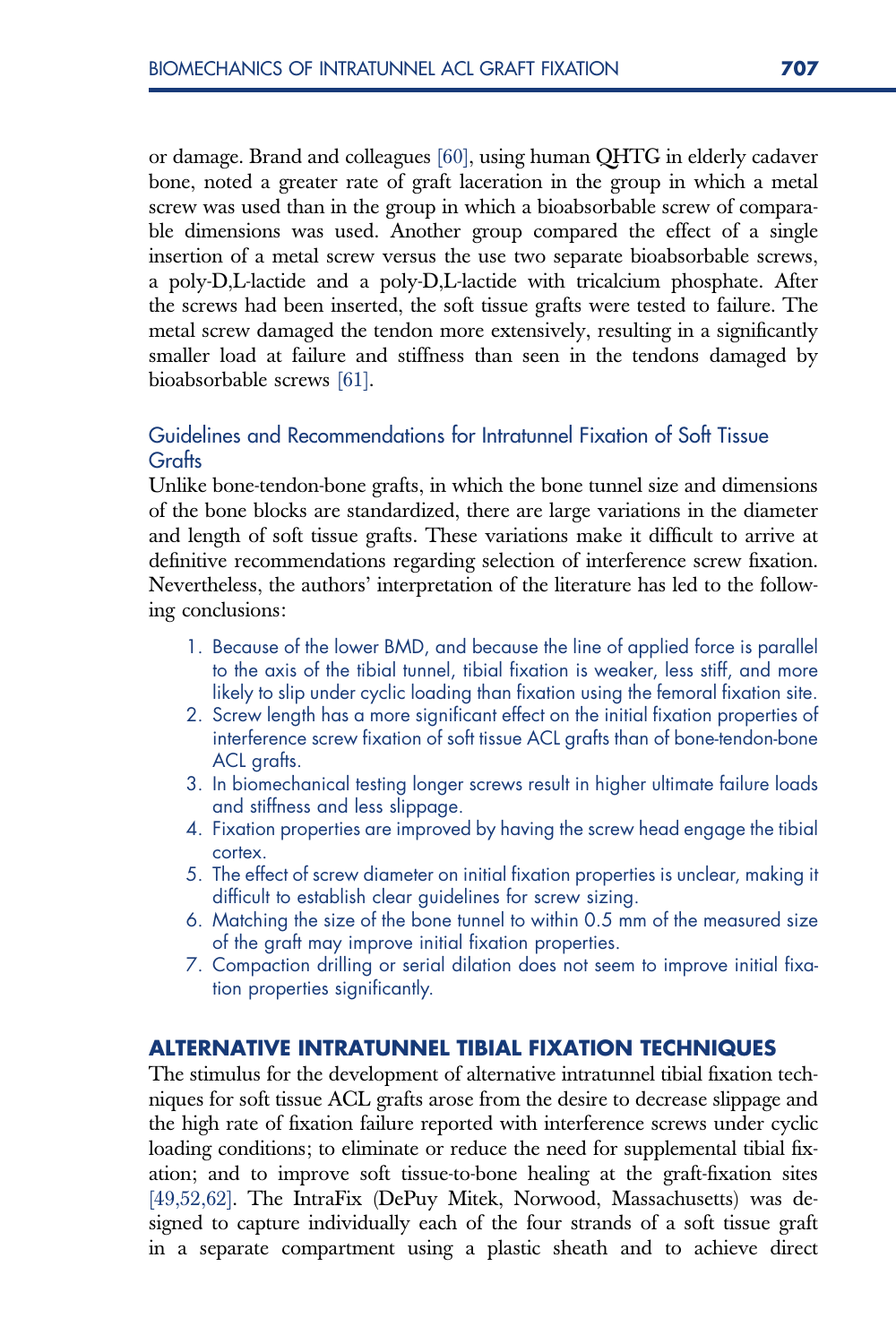compression of each of the graft strands against the bone tunnel wall by the insertion of a tapered screw into the central chamber of the plastic sheath [62]. In a porcine tibia model using human hamstring tendon grafts, Kousa and colleagues [63] demonstrated that the IntraFix had the highest load failure load (1309  $\pm$  302 N) and stiffness (267  $\pm$  36 N/mm) and the least amount of slippage (1.5 mm) after cyclic loading when compared with two cortical fixation techniques and three other interference screw fixation techniques. When used to fix a QHTG in a human tibial tunnel, the IntraFix device had a load at failure (796  $\pm$  193 N versus 647  $\pm$  269 N) and stiffness (49  $\pm$  21.9 N/mm versus  $64.5 \pm 22$  N/mm) similar to that of a bioabsorbable interference screw 35 mm in length  $[64]$ .

The GTS System (Graft Tunnel Solution; Smith & Nephew Endoscopy, Andover, Massachusetts) is a intratunnel tibial fixation technique that positions a poly-L-lactic, tapered, fine-pitch screw concentrically within the four-strand soft tissue graft [65]. The screw features a tapered design and shorter thread distance, which enhances compression of the soft tissue graft in cancellous bone. The graft sleeve is a three-lumen, woven, nonabsorbable polypropylene mesh graft sleeve that organizes the four-strand soft tissue graft in the tibial tunnel. The graft sleeve prevents graft twisting during screw insertion, which helps maintain equal tension in the four graft strands, maximizes bone-tendon contact that enhances healing, and provides better compression of each ligament strand against the bone tunnel wall while protecting the graft strands from screw damage. Cyclic testing followed by single load-to-failure testing of the graft sleeve, tapered screw, and IntraFix has been performed using human doubled gracilis and semitendinosus tendon grafts in the proximal tibia of calf bone (2 years or younger) with BMD similar to that of the proximal tibia in young humans. There was no significant difference in slippage, ultimate failure load, or stiffness between the two devices.

#### **HYBRID FIXATION**

Although intratunnel fixation of soft tissue grafts has improved with longer tibial screws and precise sizing of grafts to tunnel diameters, concerns persist that initial fixation strength that is less than the strength of the native ACL bone construct allows graft-tunnel motion that may contribute to knee laxity. In particular, older women and other patients who have lower BMC are candidates for hybrid fixation that combines improved structural properties with the biomechanical and biologic advantages of joint-line interference-fit fixation to augment intratunnel devices [66]. The EndoPearl (Linvatec, Largo, Forida) linked with #5 Ethibond sutures (Ethicon, Somerville, New Jersey) against the tip of a bioabsorbable interference screw significantly improved femoral fixation when compared with a bioabsorbable interference screw in a femoral tunnel of a calf model as measured by maximum load-to-failure (658.9  $\pm$  118.1 N versus  $385.9 \pm 185.6$  N) and stiffness (41.7  $\pm$  11 N/mm versus  $25.7 \pm 8.5$  N/mm) [67]. Hammond and colleagues [66] evaluated femoral fixation of quadrupled flexor tendons in porcine bone using a bioabsorbable screw, EndoButton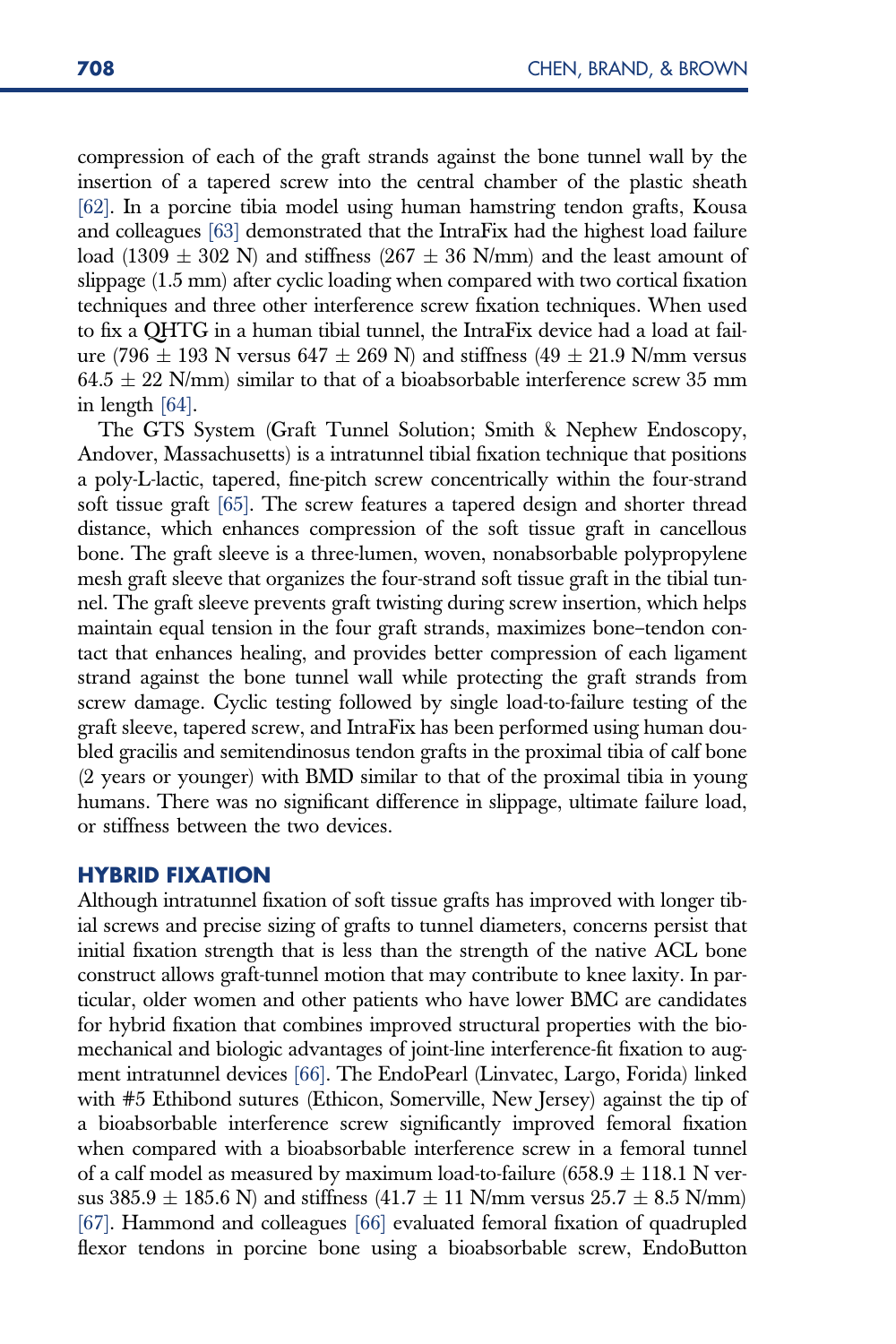CL, and hybrid fixation using an EndoButton CL and bioabsorbable screw. The hybrid fixation group demonstrated greater yield and ultimate failure loads and greater stiffness under displacement-controlled cyclic loads. In a similar study, Oh and colleagues [68] demonstrated that the addition of an interference screw to suspensory fixation using an EndoButton CL increased ultimate failure load and stiffness and decreased slippage. Although hybrid fixation has improved initial graft-fixation tensile properties in biomechanical studies, there have been no clinical studies demonstrating that it results in improved clinical results.

#### **CLINICAL STUDIES**

Ma and colleagues [69] compared fixation techniques with patients reconstructed with QHTG in a prospective, nonrandomized study. Fifteen patients in each group were fixed with either a bioabsorbable interference screw in the femoral or tibial bone tunnel or femoral fixation with an EndoButton and tibial fixation with a screw post. There were no significant differences in International Knee Documentation Committee (IKDC) knee scores (85  $\pm$  11 versus 81  $\pm$  17) or side-to-side KT differences (3.2  $\pm$  2.6 mm versus 2.4  $\pm$ 1.8 mm). There was more tunnel widening (as measured in the femoral tunnel in the sagittal plane) in the group of patients in which the bioabsorbable screw was used than in the group of patients fixed with extracortical fixation. All other measurements of tunnel width were not significantly different between groups [69]. A prospective, nonrandomized clinical trial of patients who had QHTGs and bone-patellar tendon-bone grafts fixed with metal interference screws with a 5-year follow-up found only that the bone-patellar tendon-bone group had a greater rate of arthritis. There were no significant differences in KT 2000 maximum manual testing, the percentage of patients who had a normal Lachman's test, the number of patients who had an A or B IKDC knee score, or the return to level I or II activities (Table 2) [70]. The same group of patients was followed up again at a mean of 7 years postoperatively. There was a greater rate of arthritis on radiographic review by the IKDC criteria in the bone-patellar tendon-bone group  $(45\%)$  than in the QHTG group  $(14\%)$ . The number of patients in the bone-patellar tendon-bone group with loss of extension increased significantly between the 5-year and 7-year follow-ups, but there was not a significant difference between the bone-patellar tendonbone and QHTG groups in the number of patients who had extension loss (see Table 2) [71]. A prospective, randomized investigation from Slovenia compared 64 patients randomly assigned to receive bone-patellar tendon-bone grafts or OHTGs. Interference fixation was provided with a metal screw in the femoral socket and a bioabsorbable screw of similar dimensions in the tibial tunnel. These investigators also found a greater rate of arthritis in the bone-patellar tendon-bone group: 50% had at least grade B arthritis by the IKDC scoring sheet, compared with 17% in the QHTG group. There were no differences in KT 2000 maximum manual testing, the percentage of patients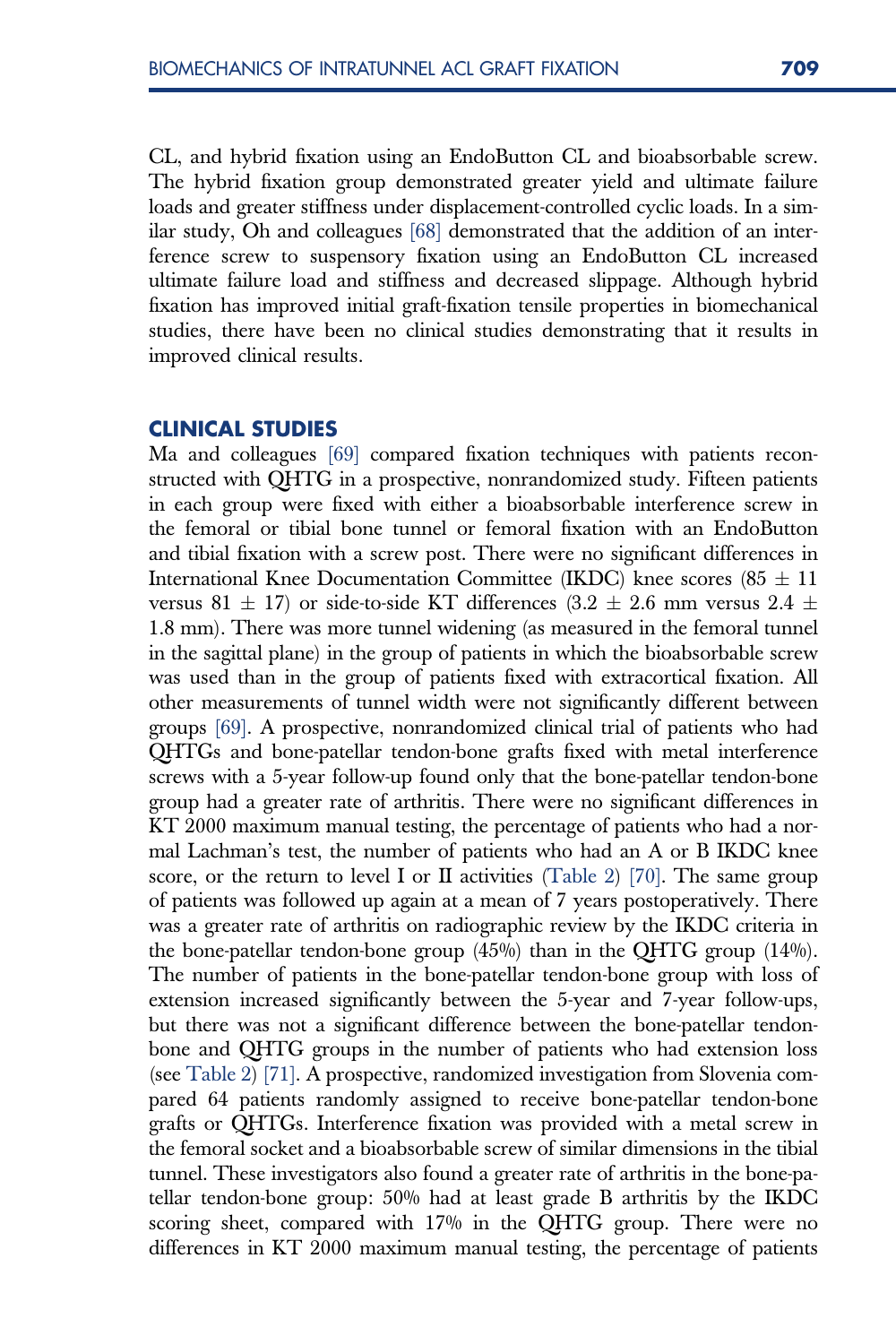#### Table 2

Clinical studies comparing quadrupled hamstring tendon grafts (QHTG) and bone-patella tendon-bone (BPTB) grafts, each fixed with interference fixation of both the tibial and femoral portions of the graft

| Graft                 | KT<br>$2000^\circ$<br>$<$ 3 mm | Normal<br>Lachman's<br>Test | <b>IKDC</b><br>A or B<br>Knee | Graft<br>Ruptureb | Return to<br><b>Activities</b> | Comments                                                                                |
|-----------------------|--------------------------------|-----------------------------|-------------------------------|-------------------|--------------------------------|-----------------------------------------------------------------------------------------|
| <b>QHTG</b><br>[70]   | 72                             | 84                          | 89                            | 7/90              | 60 (Level I<br>or $  $         | 5-year follow-up<br>with metal<br>interference<br>screw                                 |
| <b>BPTB</b><br>$[70]$ | 82                             | 90                          | 90                            | 3/90              | 69 (Level I<br>or $  $         | 5-year follow-up<br>with metal<br>interference<br>screw                                 |
| <b>QHTG</b><br>$[71]$ | 80                             | 82                          | 89                            | 9/61              | 55 (Level I<br>$or$ II)        | 7-year follow-up<br>with metal<br>interference<br>screw                                 |
| <b>BPTB</b><br>$[71]$ | 74                             | 76                          | 85                            | 4/59              | 52 (Level I<br>$or$ II)        | 7-year follow-up<br>with metal<br>interference<br>screw                                 |
| <b>QHTG</b><br>$[72]$ | 85                             | 79                          | 97                            | 1/28              | 82<br>(Preinjury<br>level)     | 5-year follow-up<br>with metal screw<br>in femur and<br>bioabsorbable<br>screw in tibia |
| <b>BPTB</b><br>[72]   | 81                             | 85                          | 97                            | 1/26              | 88<br>(Preinjury<br>level)     | 5-year follow-up<br>with metal screw<br>in femur and<br>bioabsorbable<br>screw in tibia |

Abbreviation: IKDC, International Knee Documentation Committee.

"KT 2000, Lachman's test, and IKDC results are expressed as a percentage of the total number of patients in that group.

<sup>b</sup>Graft ruptures are the number patients with graft rupture as a numerator and the number of patients in each group as the denominator.

who had a normal Lachman's test, the number of patients who had an A or B IKDC knee score, or return to preinjury activities (see Table 2) [72].

# **FUTURE DIRECTIONS**

The ideal ACL graft-fixation method would provide immediate rigid fixation that is strong enough, stiff enough, and able to resist slippage so that permanent elongation does not develop with the stresses of rehabilitation and activities of daily living. The fixation method should be low profile and should not require later removal because of local irritation and pain. Ideally, the device should be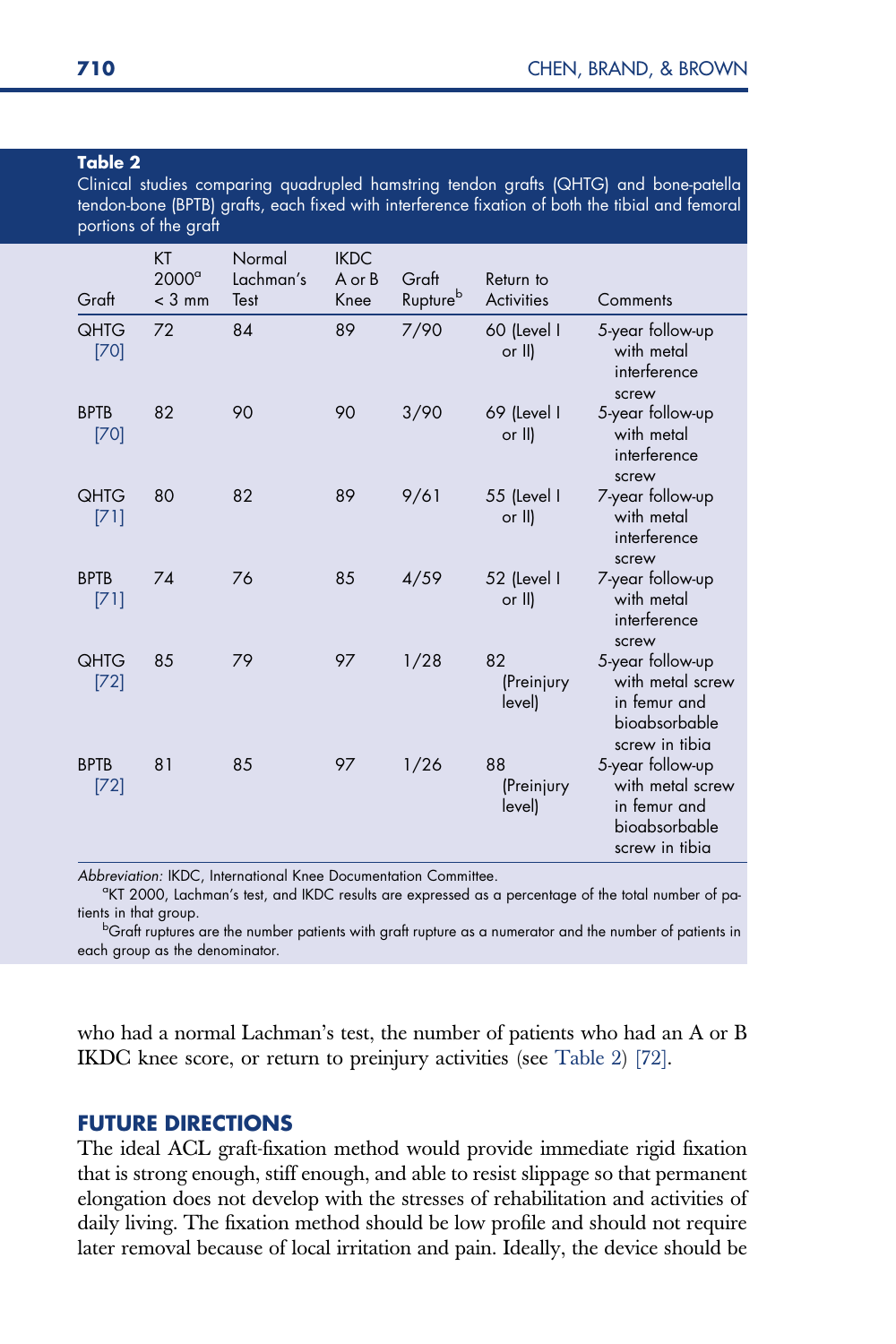replaced by cancellous bone and result in the development of a normal histologic ligament-to-bone attachment site.

Future improvements in intratunnel ACL graft fixation will depend on better understanding of the in vivo forces experienced by the ACL with rehabilitation exercises and activities in the early postoperative period and of the biology of fixation-site healing. Osteoconductive or osteoinductive materials that will stimulate the development of normal osseous tissue are under development currently. Bone cement that will provide immediate rigid fixation and eventually be replaced by bone may be developed. On-going basic science research is directed at promoting and accelerating healing of soft tissue to bone. Ultrasound, bone morphogenetic proteins, and biologic growth factors currently are being investigated as possible methods to promote and accelerate tendonto-bone healing.

#### References

- [1] Lambert K. Vascularized patellar tendon graft with rigid internal fixation for anterior cruciate ligament insufficiency. Clin Orthop Relat Res 1983;172:85-9.
- [2] Kurosaka M, Yoshiya S, Andrish J. A biomechanical comparison of different surgical techniques of graft fixation of anterior cruciate ligament reconstruction. Am J Sports Med 1987;15(3):225-9.
- [3] Steiner M, Hecker A, Brown C. Anterior cruciate ligament graft fixation: comparison of hamstring and patellar tendon grafts. Am J Sports Med 1994;22(2):240–7.
- [4] Bach B, Tradonsky S, Bojchuk J, et al. Arthroscopically assisted anterior cruciate ligament reconstruction using patellar tendon autograft. Five-to nine-year follow-up evaluation. Am J Sports Med 1998;26(1):20-9.
- [5] Pinczewski L. Endoscopic ACL reconstruction utilizing a quadrupled hamstring tendon autograft with direct RCI interference screw fixation. Presented at the Lecture/Laboratory Session of RCI Screw, Smith & Nephew Donjoy. Columbus (GA), February, 1996.
- [6] Fu F. Using bioabsorbable interference screw fixation for hamstring ACL-reconstruction. Orthropaedics Today 1997;16:36-7.
- [7] Morrison J. Function of the knee joint in various activities. Biomed Eng 1969;4(12):573-80.
- [8] Morrison J. The mechanics of the knee joint in relation to normal walking. J Biomech  $1970;3:51-61.$
- [9] Noyes F, Butler D, Grood E, et al. Biomechanical analysis of human ligament grafts used in knee-ligament repairs and reconstructions. J Bone Joint Surg 1984;66(3):344-52.
- [10] Cooper D, Deng X, Burstein A, et al. The strength of the central third patellar tendon graft: a biomechanical study. Am J Sports Med 1993;21(6):818-24.
- [11] Hamner D, Brown C, Steiner M, et al. Hamstring tendon grafts for reconstruction of the anterior cruciate ligament: biomechanical evaluation of the use of multiple strands and tensioning techniques. J Bone Joint Surg Am 1999;81(4):549-57.
- [12] Brand J, Weiler A, Caborn D, et al. Graft fixation in cruciate ligament reconstruction. Current concepts. Am J Sports Med 2000;28(5):764-74.
- [13] Beynnon B, Amis A. In vitro testing protocols for cruciate ligaments and ligament reconstructions. Knee Surg Sports Traumatol Arthrosc 1998;6(Suppl 1):S70-6.
- [14] Weiss J, Paulos L. Mechanical testing of ligament fixation devices. Techniques in Orthopaedics 1999;14:14-21.
- [15] Brown G, Pena F, Grontvedt T, et al. Fixation strength of interference screw fixation in bovine, young human, and elderly human cadaver knees: influence of insertion torque, tunnel-bone block gap, and interference. Knee Surg Sports Traumatol Arthrosc 1996;3(4):  $238 - 44$ .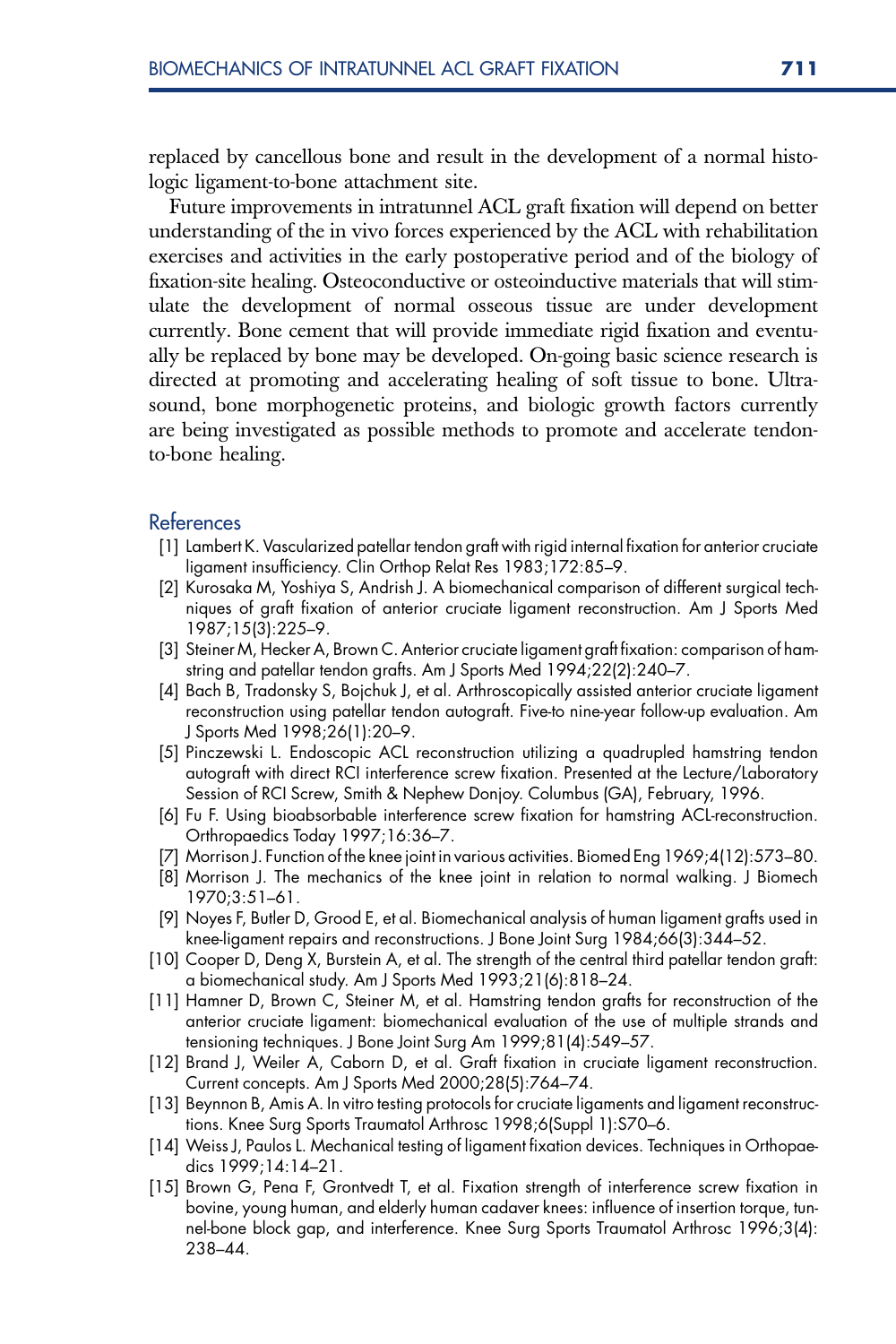- [16] Aerssens J, Boonen S, Lowet G, et al. Interspecies differences in bone composition, density, and quality: potential implications for in vivo bone research. Endocrinology 1998;139(2): 663-70.
- [17] Nagarkatti D, McKeon B, Donahue B, et al. Mechanical evaluation of a soft tissue interference screw in free tendon anterior cruciate ligament graft fixation. Am J Sports Med 2001;29(1):67-71.
- [18] Nurmi J, Sievanen H, Kannus P, et al. Porcine tibia is a poor substitute for human cadaver tibia for evaluating interference screw fixation. Am J Sports Med 2004;32(3):765-71.
- [19] Shapiro J, Jackson D, Aberman H, et al. Comparison of pullout strength for seven- and ninemillimeter diameter interference screw size as used in anterior cruciate ligament reconstruction. Arthroscopy 1995;11(5):596-9.
- [20] Bryan J, Bach B, Bush-Joseph C, et al. Comparison of "inside-out" and "outside-in" interference screw fixation for anterior cruciate ligament surgery in a bovine knee. Arthroscopy 1996;12(1):76-81.
- [21] Hulstyn M, Fadale P, Abate J, et al. Biomechanical evaluation of interference screw fixation in a bovine patellar bone-tendon-bone autograft complex for anterior cruciate ligament reconstruction. Arthroscopy 1993;9(4):417-24.
- [22] Clancy W, Narechania R, Rosenberg T, et al. Anterior and posterior cruciate ligament reconstruction in Rhesus monkeys. A histological microangiographic and biomechanical analysis. J Bone Joint Surg 1981;63(8):1270-84.
- [23] Walton M. Absorbable and metal interference screws: comparison of graft security during healing. Arthroscopy 1999;15(8):818-26.
- [24] Rodeo S, Arnoczky S, Torzilli P, et al. Tendon healing in a bone tunnel. J Bone Joint Surg 1993;75(12):1795-803.
- [25] Milano G, Mulas P, Sanna-Passino E, et al. Evaluation of bone plug and soft tissue anterior cruciate ligament graft fixation over time using transverse femoral fixation in a sheep model. Arthroscopy 2005;21(5):532-9.
- [26] Cassim A, Lobenhoffer P, Gerich T. The fixation strength of the interference screw in anterior cruciate ligament replacement as a function of technique and experimental setup. Transactions Orthopaedic Research Society 1993;18:31.
- [27] Brand J, Pienkowski D, Steenlage E, et al. Interference screw fixation strength of quadrupled hamstring tendon graft is directly related to bone mineral density and insertion torque. Am J Sports Med 2000;28(5):705-10.
- [28] Jarvinen M, Nurmi J, Sievanen H. Bone density and insertion torque as predictors of anterior cruciate ligament graft fixation strength. Am J Sports Med 2004;32(6):1421-9.
- [29] Kohn D, Rose C. Primary stability of interference screw fixation: influence of screw diameter and insertion torque. Am J Sports Med 1994;22(3):334-8.
- [30] Brown C, Hecker A, Hipp J. The biomechanics of interference screw fixation of patellar tendon anterior cruciate ligament grafts. Am J Sports Med 1993;21(6):880-6.
- [31] Butler J, Branch T, Hutton W. Optimal graft fixation-the effect of gap size and screw size on bone plug fixation in ACL reconstruction. Arthroscopy 1994;10(5):524–9.
- [32] Reznik A, Davis J, Daniel D. Optimizing interference fixation for cruciate ligament reconstruction. Transactions Orthopaedic Research Society 1990;15:519.
- [33] Shapiro J, Cohn B, Jackson D, et al. The biomechanical effects of geometric configuration of bone-tendon-bone autografts in anterior cruciate ligament reconstruction. Arthroscopy 1992;8(4):453-8.
- [34] Fithian D, Daniel D, Casanave A. Fixation in knee ligament repair and reconstruction. Operative Techniques in Orthopaedics 1992;2:63-70.
- [35] Black K, Saunders M, Stube K, et al. Effects of interference fit screw length on tibial tunnel fixation for anterior cruciate ligament reconstruction. Am J Sports Med 2000;28(6):846-9.
- [36] Pomeroy G, Baltz M, Pierz K, et al. The effects of bone plug length and screw diameter on the holding strength of bone-tendon-bone grafts. Arthroscopy 1998;14(2):148-52.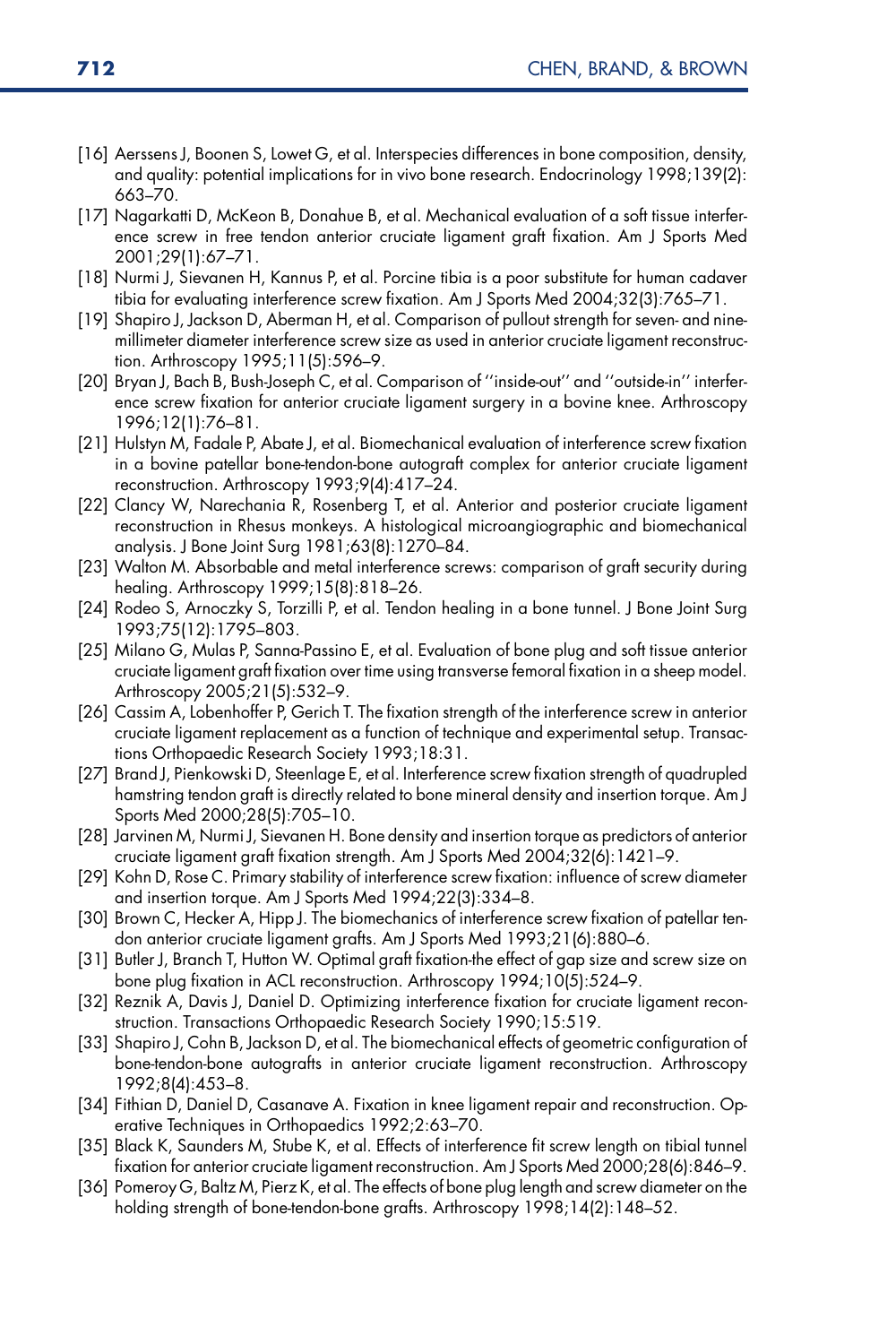- [37] Lemos M, Albert J, Simon T, et al. Radiographic analysis of femoral interference screw placement during ACL reconstruction: endoscopic versus open technique. Arthroscopy 1993;9(2):154-8.
- [38] Jomha N, Raso V, Leung P. Effect of varying angles on the pullout strength of interference screw fixation. Arthroscopy 1993;9(5):580-3.
- [39] Pierz K, Baltz M, Fulkerson J. The effect of Kurosaka screw divergence on the holding strength of bone-tendon-bone grafts. Am J Sports Med 1995;23(3):332-5.
- [40] Dworsky B, Jewell B, Bach B. Interference screw divergence in endoscopic anterior cruciate ligament reconstruction. Arthroscopy 1996;12(1):45-9.
- [41] Barber F, Elrod B, McGuire D, et al. Preliminary results of an absorbable interference screw. Arthroscopy 1995;11(5):537-48.
- [42] Weiler A, Windhagen H, Raschke M, et al. Biodegradable interference screw fixation exhibits pull-out force and stiffness similar to titanium screws. Am J Sports Med 1998;26(1): 119-28.
- [43] Kousa P, Jarvinen T, Kannus P, et al. Initial fixation strength of bioabsorbable and titanium interference screws in anterior cruciate ligament reconstruction: biomechanical evaluation by single cycle and cyclic loading. Am J Sports Med 2001;29(4):420-5.
- [44] Johnson L, vanDyk G. Metal and biodegradable interference screws: comparison of failure strength. Arthroscopy 1996;12(4):452-6.
- [45] Caborn D, Urban W, Johnson D, et al. Biomechanical comparison between bioscrew and titanium alloy interference screws for bone-patellar tendon-bone graft fixation in anterior cruciate ligament reconstruction. Arthroscopy 1997;13(2):229-32.
- [46] Abate J, Fadale P, Hulstyn M, et al. Initial fixation strength of polylactic acid interference screws in anterior cruciate ligament reconstruction. Arthroscopy 1998;14(3):278-84.
- [47] Pena F, Grontvedt T, Brown G, et al. Comparison of failure strength between metallic and absorbable interference screws. Influence of insertion torque, tunnel-bone block gap, bone mineral density, and interference. Am J Sports Med 1996;24(3):329-34.
- [48] Rupp S, Krauss P, Fritsch E. Fixation strength of a biodegradable interference screw and a press-fit technique in anterior cruciate ligament reconstruction with a BPTB graft. Arthroscopy 1997;13(1):61-5.
- [49] Brand J, Caborn D, Johnson D. Biomechanics of soft tissue interference screw fixation for anterior cruciate ligament reconstruction. Orthopedics 2003;26(4):432-9.
- [50] Weiler A, Hoffman R, Siepe C, et al. The influence of screw geometry on hamstring tendon interference fit fixation. Am J Sports Med 2000;28(3):356-9.
- [51] Selby J, Johnson D, Hester P, et al. Effect of screw length on bioabsorbable interference screw fixation in a tibial bone tunnel. Am J Sports Med 2000;29(5):614–9.
- [52] Harvey A, Thomas N, Amis A. The effect of screw length and position on fixation of four-stranded hamstring grafts for anterior cruciate ligament reconstruction. Knee 2003;10(1):97-102.
- [53] Steenlage E, Brand J, Johnson D, et al. Correlation of bone tunnel diameter with quadrupled hamstring strength using a biodegradable interference screw. Arthroscopy 2002;18(8):  $901 - 7.$
- [54] Rittmeister M, Noble P, Bocell J, et al. Interactive effects of tunnel dilation on the mechanical properties of hamstring grafts fixed in the tibia with interference screws. Knee Surg Sports Traumatol Arthrosc 2001;9(5):267-71.
- [55] Nurmi J, Kannus P, Sievanen H, et al. Compaction drilling does not increase the initial fixation strength of the hamstring tendon graft in anterior cruciate ligament reconstruction in a cadaver model. Am J Sports Med 2003;31(3):353–8.
- [56] Nurmi J, Kannus P, Sievanen H, et al. Interference screw fixation of soft tissue grafts in anterior cruciate ligament reconstruction: part 1. Effect of tunnel compaction by serial dilators versus extraction drilling on the initial fixation strength. Am J Sports Med 2004;32(2):  $411 - 7.$